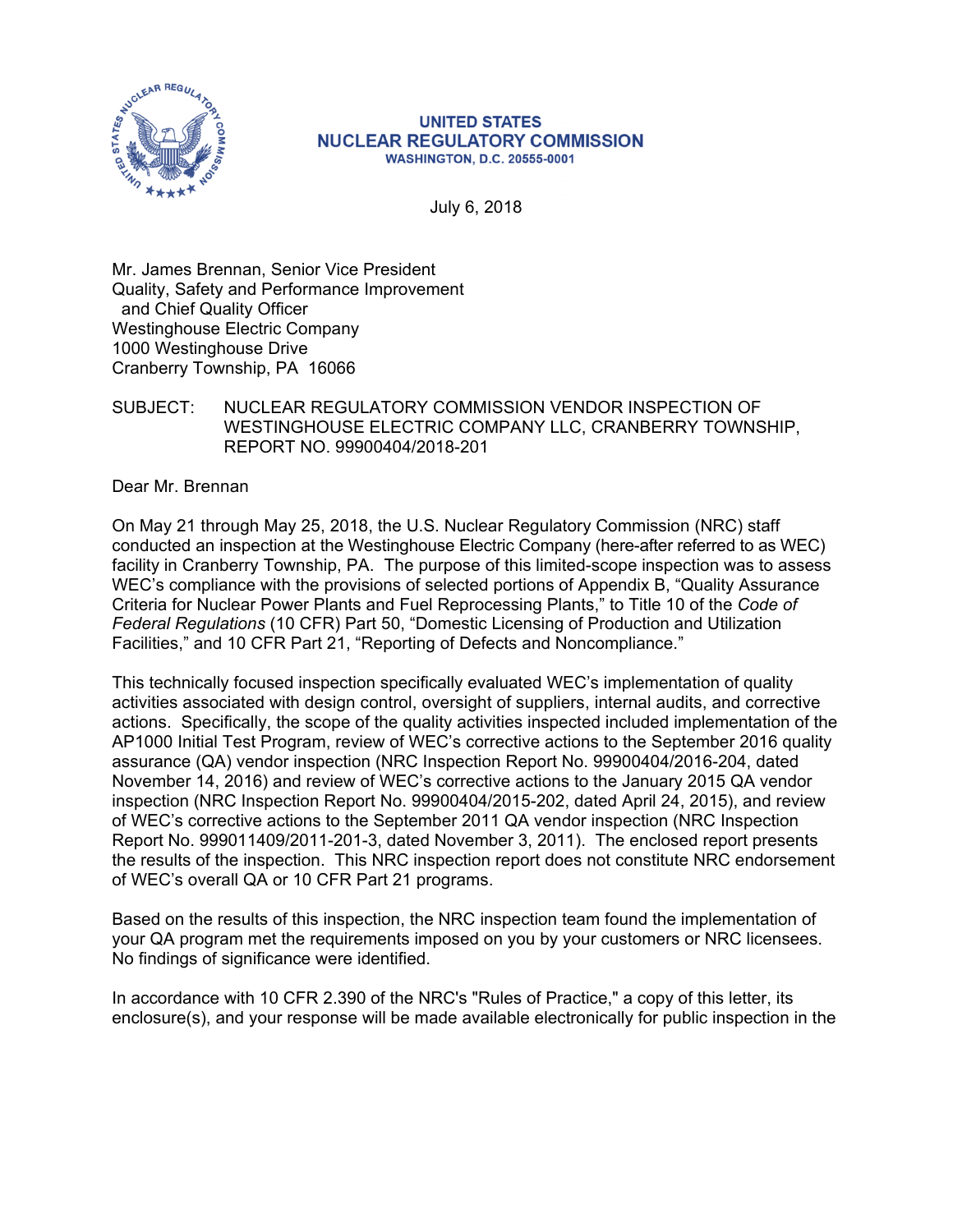NRC Public Document Room or from the NRC's Agencywide Documents Access and Management System (ADAMS), accessible at http://www.nrc.gov/reading-rm/adams.html.

Sincerely,

# */RA/ TJackson for*

Kerri A. Kavanagh, Chief Quality Assurance Vendor Inspection Branch-2 Division of Construction Inspection and Operational Programs Office of New Reactors

Docket No.: 99900404

Enclosure: Inspection Report No. 99900404/2018-201 and Attachment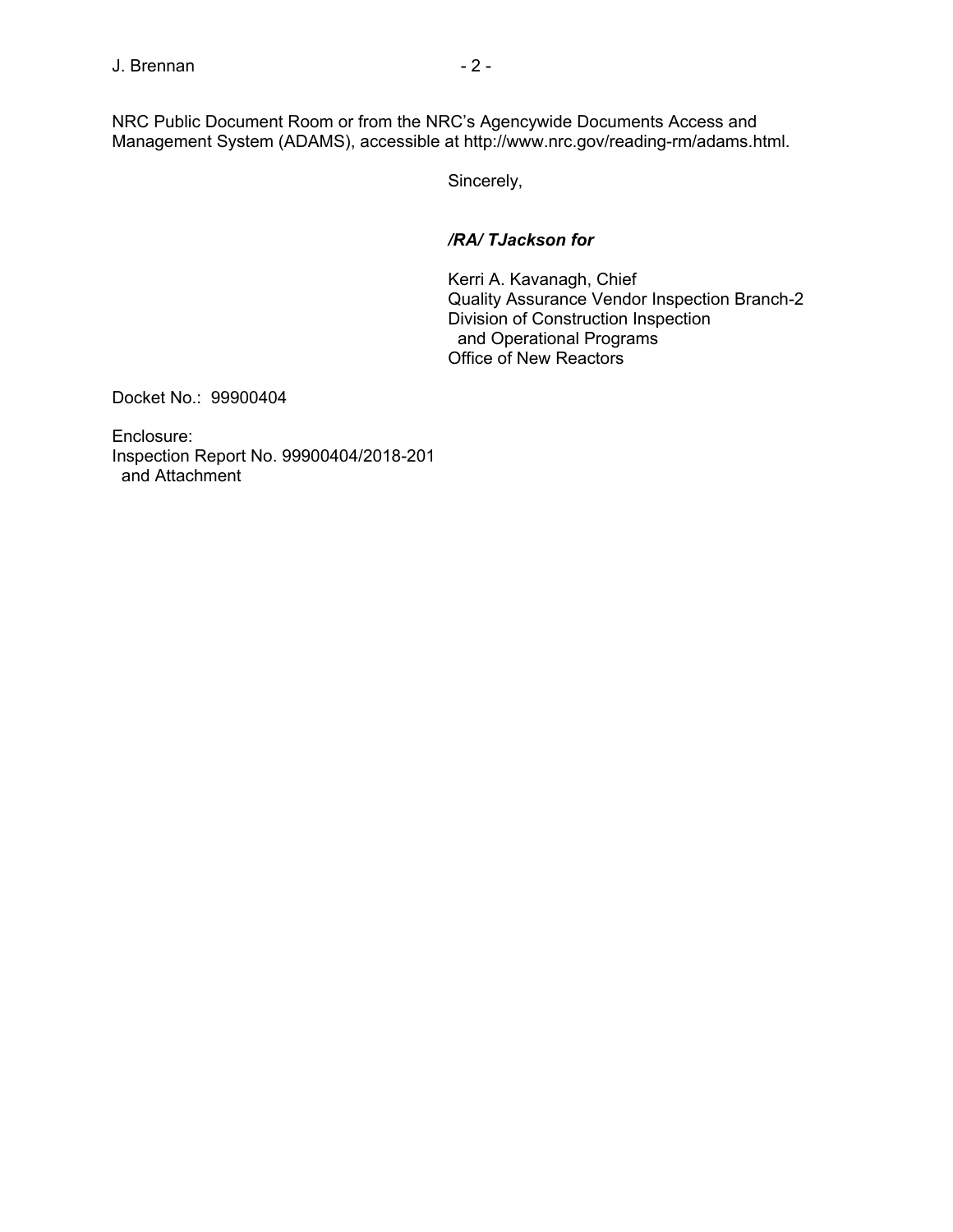SUBJECT: NUCLEAR REGULATORY COMMISSION VENDOR INSPECTION OF WESTINGHOUSE ELECTRIC COMPANY LLC, CRANBERRY TOWNSHIP, REPORT NO. 99900404/2018-201 Dated: July 6, 2018

DISTRIBUTION: Public ASakadales TJackson NRO\_DCIP Distribution ConE Resource AP1000 Contacts brennajm@westinghouse.com easterr@westinghouse.com zubrosal@westinghouse.com monohajs@westinghouse.com corletmm@westinghouse.com weave1dw@westinghouse.com wesselrp@westinghouse.com

| <b>ADAMS Accession No: ML18176A395</b> | <b>NRO-002</b><br>*via e-mail |                  |                          |  |  |
|----------------------------------------|-------------------------------|------------------|--------------------------|--|--|
| <b>OFC</b>                             | NRO/DCIP                      | NRO/DCIP         | NRO/DCIP                 |  |  |
| <b>NAME</b>                            | <b>JHeath</b>                 | JOrtega-Luciano* | AKeim <sup>*</sup>       |  |  |
| <b>DATE</b>                            | 06/27/18                      | 07/02/18         | 07/02/18                 |  |  |
| <b>OFC</b>                             | NRO/DCIP                      | NRO/DCIP         | NRO/DCIP                 |  |  |
| <b>NAME</b>                            | GGalletti*                    | ETorres*         | KKavanagh (TJackson for) |  |  |
| <b>DATE</b>                            | 06/29/18                      | 06/29/18         | 07/06/18                 |  |  |
| <b>OFFICIAL RECORD COPY</b>            |                               |                  |                          |  |  |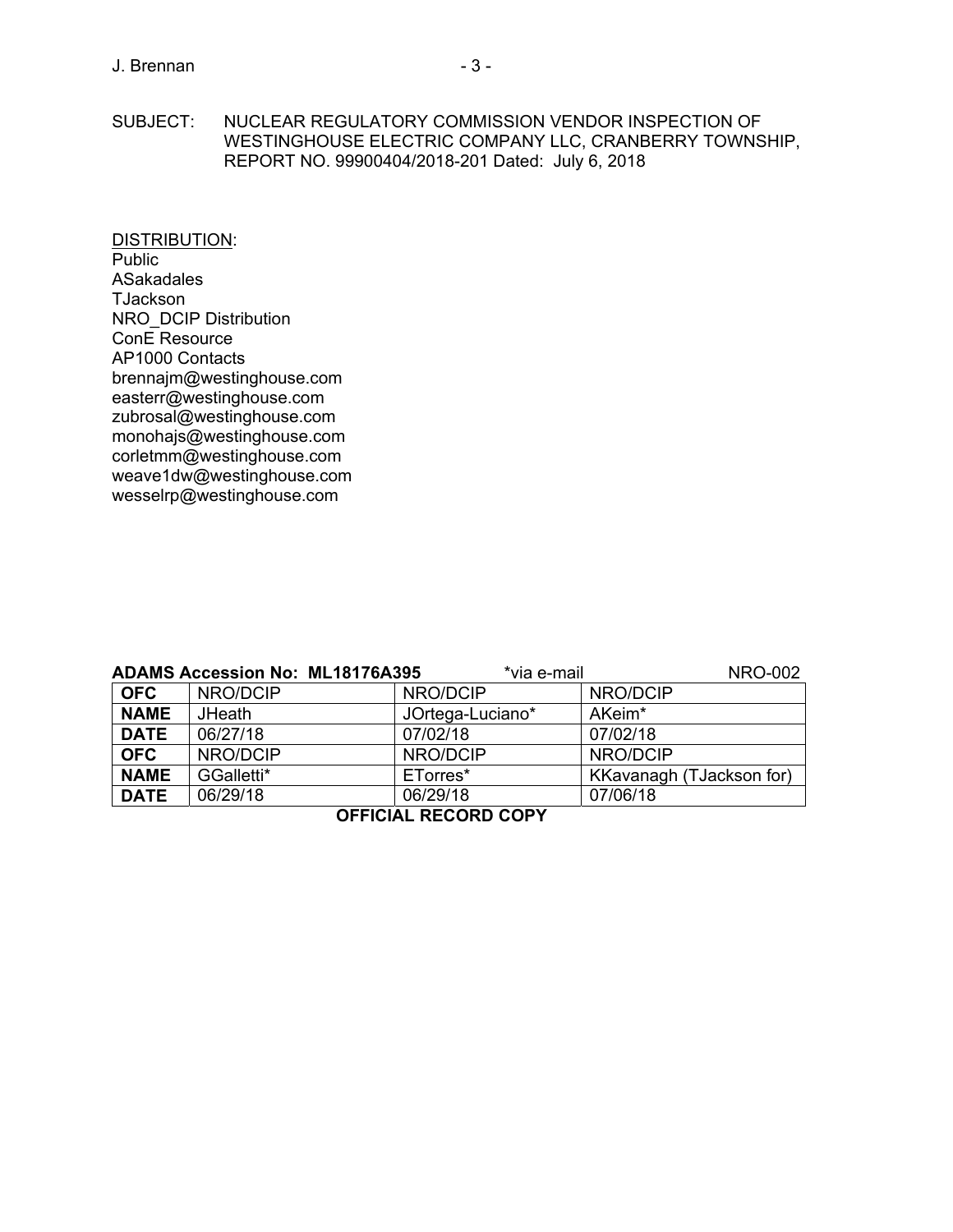#### **U.S. NUCLEAR REGULATORY COMMISSION OFFICE OF NEW REACTORS DIVISION OF CONSTRUCTION INSPECTION & OPERATIONAL PROGRAMS VENDOR IMPLEMENTATION INSPECTION REPORT**

| Docket No.:                       | 99900404                                                                                                                                                                                                                                                                                                                                                                                                                                                                                                         |
|-----------------------------------|------------------------------------------------------------------------------------------------------------------------------------------------------------------------------------------------------------------------------------------------------------------------------------------------------------------------------------------------------------------------------------------------------------------------------------------------------------------------------------------------------------------|
| Report No.:                       | 99900404/2018-201                                                                                                                                                                                                                                                                                                                                                                                                                                                                                                |
| Vendor:                           | <b>Westinghouse Electric Company</b><br>Cranberry Township, PA                                                                                                                                                                                                                                                                                                                                                                                                                                                   |
| <b>Vendor Contact:</b>            | Mr. Ronald Wessel<br>wesselrp@westinghouse.com<br>412-374-4023                                                                                                                                                                                                                                                                                                                                                                                                                                                   |
| <b>Nuclear Industry Activity:</b> | Westinghouse Electric Company (WEC) designed the AP1000<br>nuclear power plant, including the detailed design and testing of<br>safety-related components to be used in AP1000 plants. These<br>qualification and functional tests are associated with and may<br>directly affect closure of Inspections, Tests, Analyses, and<br>Acceptance Criteria (ITAAC) from Revision 19 of the certified<br>AP1000 design. Currently, these ITAAC are incorporated into the<br>combined licenses of Vogtle Units 3 and 4. |
| <b>Inspection Dates:</b>          | May 21-25, 2018                                                                                                                                                                                                                                                                                                                                                                                                                                                                                                  |
| Inspectors:                       | Jermaine Heath, Team Leader, NRO/DCIP/QVIB-1<br>Jonathan Ortega-Luciano, NRO/DCIP/QVIB-2<br>Greg Galletti, NRO/DCIP/QVIB-1<br>Andrea Keim, NRO/DCIP/QVIB-2<br>Edgardo Torres, NRO/DCIP/QVIB-1                                                                                                                                                                                                                                                                                                                    |
| Approved by:                      | Kerri A. Kavanagh, Chief<br>Quality Assurance Vendor Inspection Branch-2<br>Division of Construction Inspection<br>and Operational Programs<br><b>Office of New Reactors</b>                                                                                                                                                                                                                                                                                                                                     |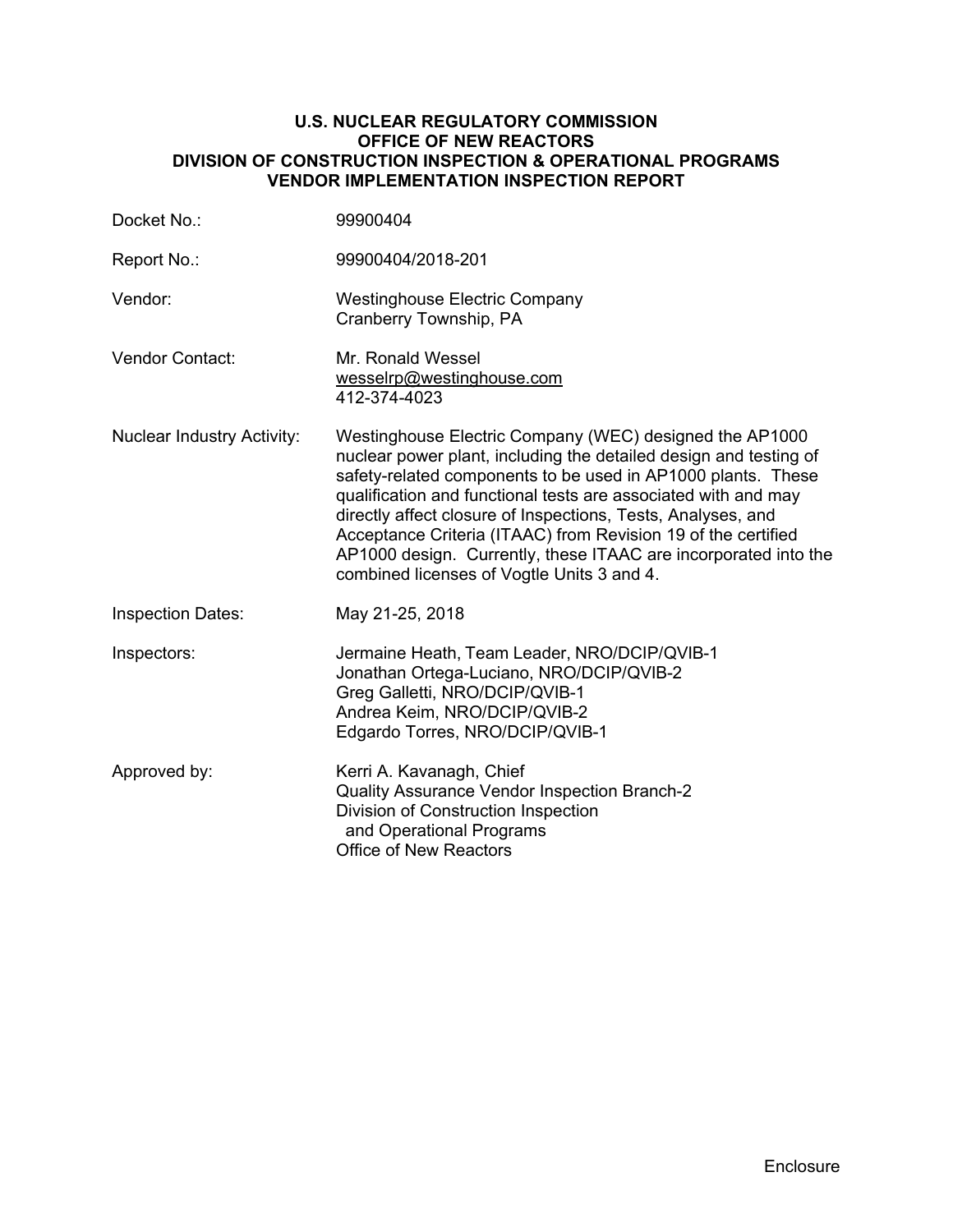# **EXECUTIVE SUMMARY**

#### Westinghouse Electric Company Inspection Report No. 99900404/2018-201

The U.S. Nuclear Regulatory Commission (NRC) staff conducted an announced, routine inspection at Westinghouse Electric Company (here-after referred to as WEC), in Cranberry, Township, PA, from May 21 through 25, 2018. The purpose of the inspection was to review the implementation of the WEC Quality Assurance (QA) program pursuant to Appendix B, "Quality Assurance Criteria for Nuclear Power Plants and Fuel Reprocessing Plants," to Title 10 of the *Code of Federal Regulations* (10 CFR) Part 50, "Domestic Licensing of Production and Utilization Facilities," and 10 CFR Part 21, "Reporting of Defects and Noncompliance."

This technically focused inspection evaluated WEC's implementation of quality activities associated with safety-related systems, structures, and components to determine if those activities were being effectively implemented. This technically focused inspection evaluated WEC's implementation of quality activities associated with design control, oversight of suppliers, internal audits, and corrective actions. Specifically, the scope of the quality activities inspected included implementation of WEC's initial test program activities associated with the AP1000 plant design, review of WEC's corrective actions to the September 2016 quality assurance (QA) vendor inspection (NRC Inspection Report No. 99900404/2016-204 dated November 14, 2016), and review of WEC's corrective actions to the January 2015 QA vendor inspection (NRC Inspection Report No. 99900404/2015-202 dated April 24, 2015).

The following regulations serve as the bases for the NRC inspection:

- Appendix B to 10 CFR Part 50
- 10 CFR Part 21

During conduct of this inspection, the NRC inspection team implemented Inspection Procedure (IP) 43002, "Routine Inspections of Nuclear Vendors," supplemented by IP 36100, "Inspection of 10 CFR Part 21 and Programs for Reporting Defects and Noncompliance," and IP 43004, "Inspection of Commercial-Grade Dedication Programs."

The results of the inspection are summarized as follows:

# Corrective Action

The NRC inspection team reviewed WEC's corrective actions in response to Notice of Nonconformance (NON) 99900404/2016-204-01 and NON 99900404/2016-204-02 related to the design for inspectability of AP1000 safety-related valves, which was identified during a 2016 quality assurance vendor inspection of Westinghouse. These NONs were associated with NRC Inspection Report 99900404/2016-204, dated November 14, 2016 (ADAMS Accession Number ML16307A159). The NRC inspection team determined the corrective actions implemented to address NON 99900404/2016-204-01 were adequate. However, at the time of the inspection, corrective actions related to NON 99900404/2016-204-02 were still outstanding. Consequently, the NRC inspection team cannot adequately evaluate and close NON 99900404/2016-204-02 until WEC completes all corrective actions related to that issue. Therefore, based on the NRC inspectors' review, NON 99900404/2016-204-01 is CLOSED; NON 99900404/2016-204-02 will remain OPEN and may be reviewed for closure at a future NRC inspection.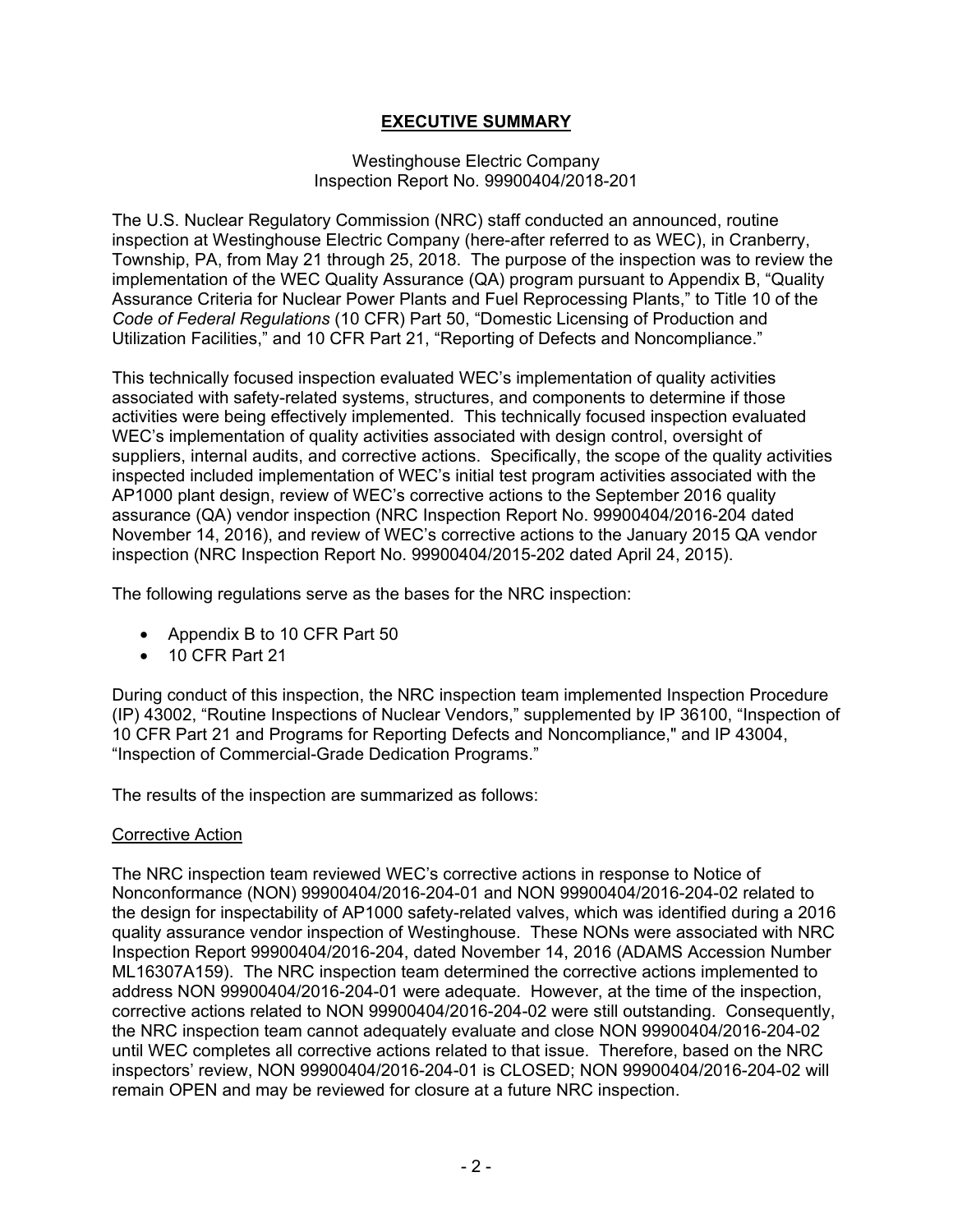The NRC inspection team reviewed corrective actions in response to NON 99901416/2016-201- 01, which was issued in relation to inadequate corrective actions identified during a 2016 NRC quality assurance vendor inspection of Mangiarotti S.p.A. The NON is associated with NRC Inspection Report 99901476/2016-201, dated June 8, 2017 (ADAMS Accession Number ML17156A386). The NRC inspection team determined the corrective actions implemented were adequate to address the NON. Based on the NRC inspectors' review, NON 99901416/2016-201-01 is CLOSED.

The NRC inspection team reviewed corrective actions in response to NON 99900404/2015-202- 01, NON 99900404/2015-202-02, and NON 99900404/2015-202-03 issued in relation to inadequate supplier oversight and identified during a 2015 NRC quality assurance vendor inspection of Westinghouse. These NONs were associated with NRC Inspection Report 99900404/2015-202, dated April 14, 2015 (ADAMS Accession Number ML15070A213). The NRC inspection team determined the corrective actions implemented were adequate to address the NONs. Based on the NRC inspectors' review, 99900404/2015-202-01, NON 99900404/2015-202-02, and NON 99900404/2015-202-03 are CLOSED.

# Other inspection areas

The NRC inspection team determined that WEC is implementing its programs for design control associated with the AP1000 initial test program, oversight of suppliers, and internal audits in accordance with the applicable regulatory requirements of Appendix B to 10 CFR Part 50. Based on the limited sample of documents reviewed and activities observed, the NRC inspection team also determined that WEC is implementing its policies and procedures associated with these programs. No findings of significance were identified.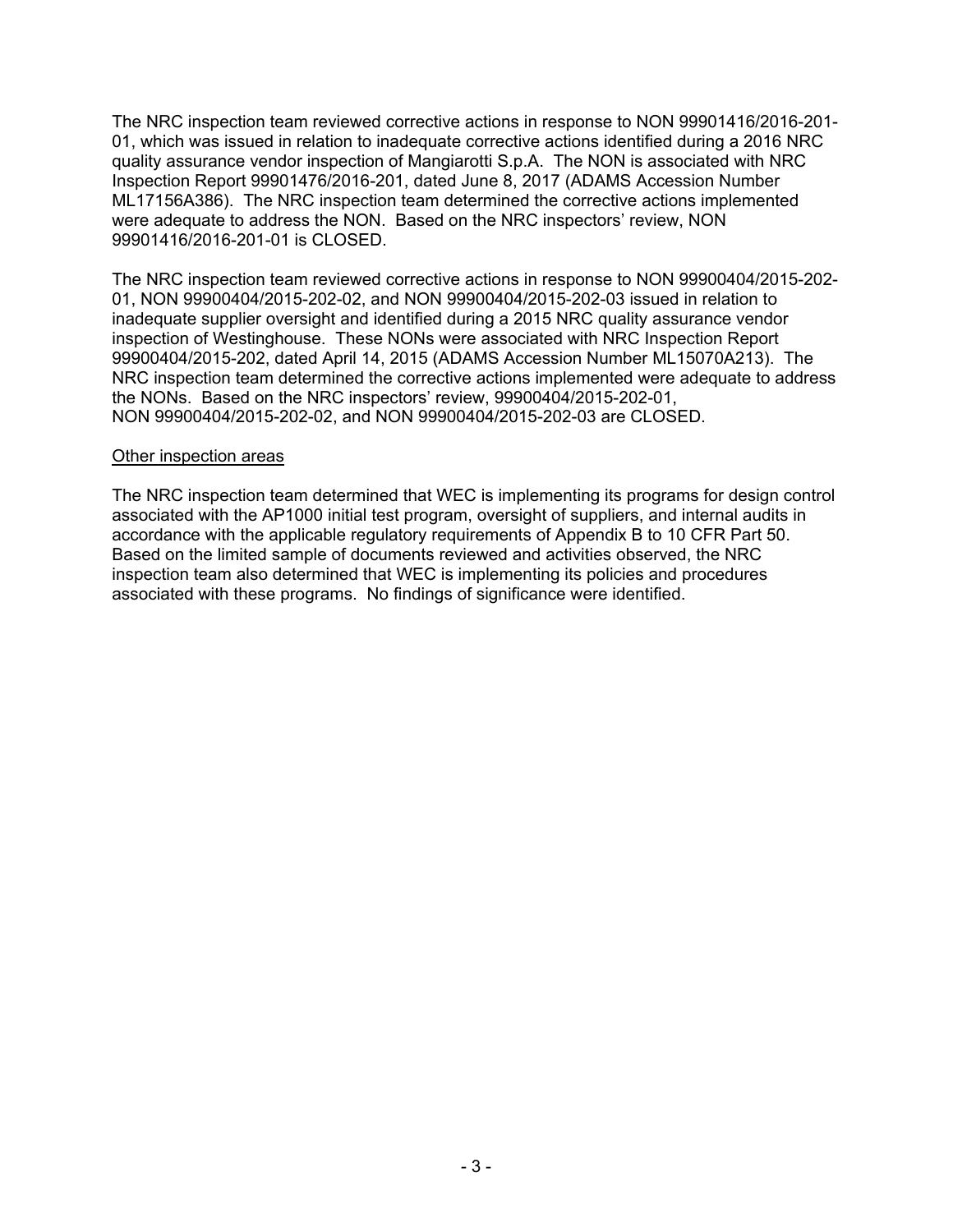# **REPORT DETAILS**

### 1. Design Control

### a. Inspection Scope

The NRC inspection team reviewed Westinghouse Electric Company's (here-after referred to as WEC) policies and implementing procedures that govern the implementation of the design control program to verify their compliance with the regulatory requirements of Criterion III, "Design Control," of Appendix B, "Quality Assurance Criteria for Nuclear Power Plants and Fuel Reprocessing Plants," to 10 CFR Part 50, "Domestic Licensing of Production and Utilization Facilities."

### AP1000 Initial Test Program Design Changes

The NRC inspection team reviewed aspects of WEC's design change control program as it applies to the US AP1000 initial test program. The AP1000 initial test program follows the guidance in Regulatory Guide 1.68, "Initial Test Programs for Water-Cooled Nuclear Power Plants," Revision 3. The team evaluated WEC's design control and configuration management processes for the AP1000 Initial Test Program (ITP) to determine whether there were adequate processes in place for determining the impact of activities (e.g., design change, non-conformance, issuance of a new drawing, specification or procedure, etc.) on licensing basis documents for the domestic AP1000 design. The NRC inspection team reviewed the processes to ensure that any changes affecting the design were adequately implemented and formally captured and tracked to assure the changes will be incorporated into future revisions of the affected design.

The NRC inspection team reviewed WEC's configuration control processes (for specifications, drawings, data sheet reports, and calculations) for approving AP1000 design changes. Specifically, the NRC inspection team reviewed WEC Procedure APP-GW-GAP-420, "Engineering and Design Coordination Reports (E&DCRs)," (GAP-420) which governs the control of design changes, to confirm safety-related design activities were implemented consistent with those described in the Nuclear Quality Assurance Program Description (QAPD). GAP-420 describes the process for documenting the proposed change descriptions, including the reasons for the changes, technical justifications for the changes, impact assessment on the documentation governing testing including the System Specification Description (SSD), test specification and test procedures. Additionally the process requires identification of individuals responsible for implementation of the E&DCR proposed changes, mark-ups of the affected design, and testing documents containing information necessary to affect the E&DCR changes.

WEC is developing pre-operational test specifications and procedures for Vogtle Units 3 & 4, based on the implementation of the ITP for China-based Sanmen and Haiyang customer. The NRC inspection team selected a sample E&DCRs associated with AP1000 China preoperational testing along with WEC administrative procedures governing design control to confirm the E&DCRs were implemented appropriately and contained appropriate technical bases for the changes identified. The NRC inspection team verified that process requirements including documentation of responsibilities, requirements, E&DCR processing steps, categorization, distribution, incorporation, and tracking were adequately documented and implemented in the sample E&DCRs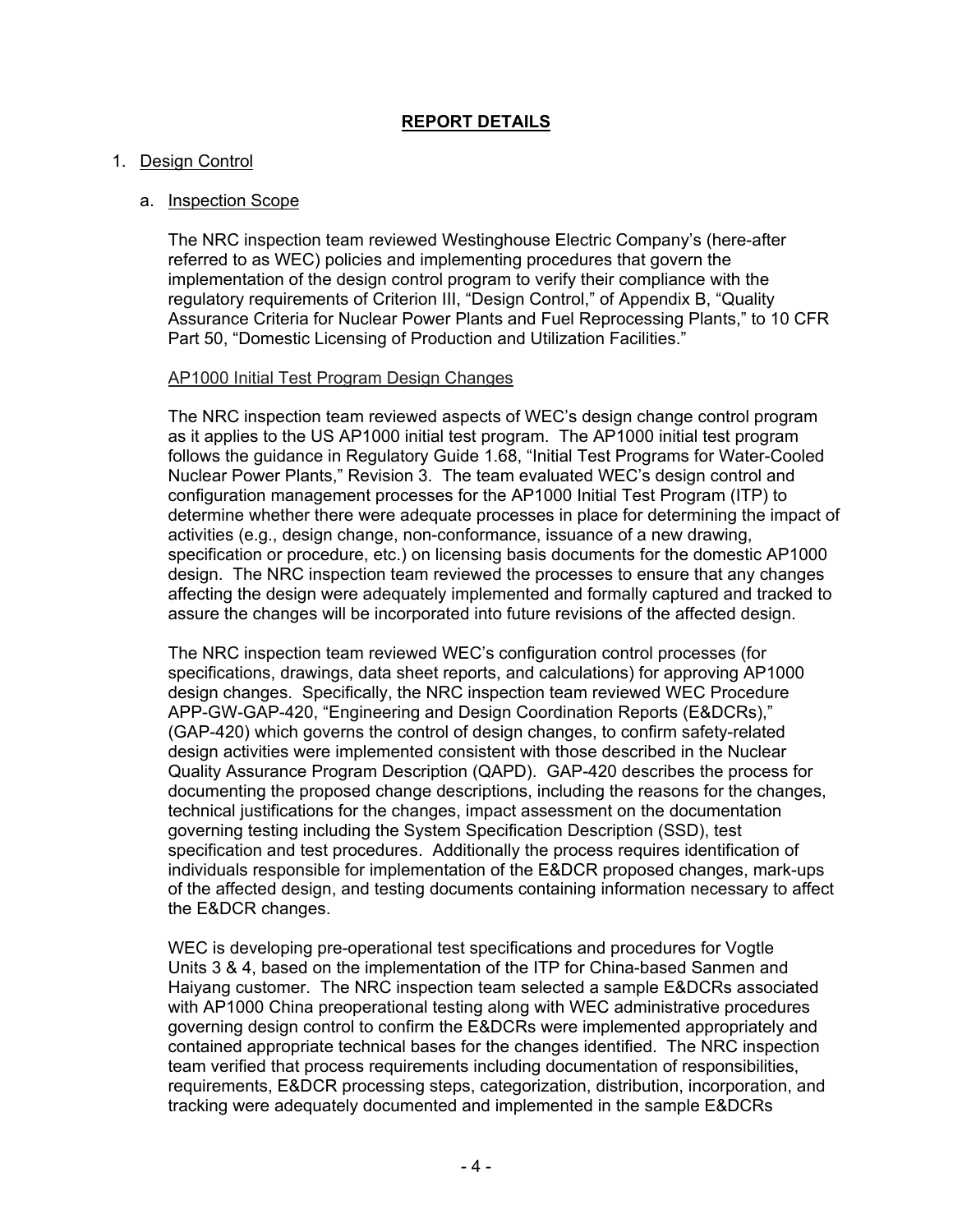reviewed and further verified through discussions with cognizant WEC personnel responsible for the implementation of the processes. Additionally, the NRC inspection team reviewed current versions of test specifications, test procedures, and SSDs, and confirmed the proposed redline changes in the E&DCRs were adequately incorporated into the latest revision of the SSD and other design documentation, or were appropriately identified and tracked for revision within the formal configuration management program, to assure such changes will be incorporated into future revisions of the affected design or testing documentation.

## AP1000 ITP Test Acceptance Criteria

The NRC inspection team selected a sample of pre-operational tests completed as part of the Sanmen and Haiyang AP1000 ITP. WEC is developing pre-operational test specifications and procedures for Vogtle Units 3 & 4, based on the implementation of the ITP for Sanmen and Haiyang. The NRC inspection team confirmed that test procedures contained adequate acceptance criteria that were consistent with the guidance contained in Regulatory Guide 1.68.

The NRC inspection team also reviewed a sample of test acceptance criteria where, by design, the performance results could not be directly measured, and a calculation or post-test evaluation was required by procedure. The NRC inspection team examined the test procedures to ascertain whether the procedures required documentation of sufficient information to permit adequate evaluation of the test results for those cases where a calculation or post-test evaluation is required to demonstrate that the test objective was met. The NRC inspection team confirmed the data-use was appropriate for the analysis, and the analysis results supported the determination that test acceptance criteria were met. The NRC inspection team reviewed WEC's process for collecting and distributing test data from testing conducted at the Sanmen and Haiyang plant sites back to the WEC Engineering offices for analysis of the results.

The NRC inspection team performed a traceability review of the SSDs, test specifications, and test procedures to confirm the test acceptance criteria were adequately translated from the design information into the test specifications and test procedures. In addition, the NRC inspectors reviewed the methods of testing, data acquisition, and reference to performance of either calculations or analysis credited for meeting the acceptance criteria to confirm they were consistent with the Inspections, Tests, Analyses, and Acceptance Criteria (ITAAC) descriptions in the US AP1000 design.

The attachment to this inspection report lists the individuals interviewed and documents reviewed by the NRC inspection team.

# b. Observations and Findings

No findings of significance were identified.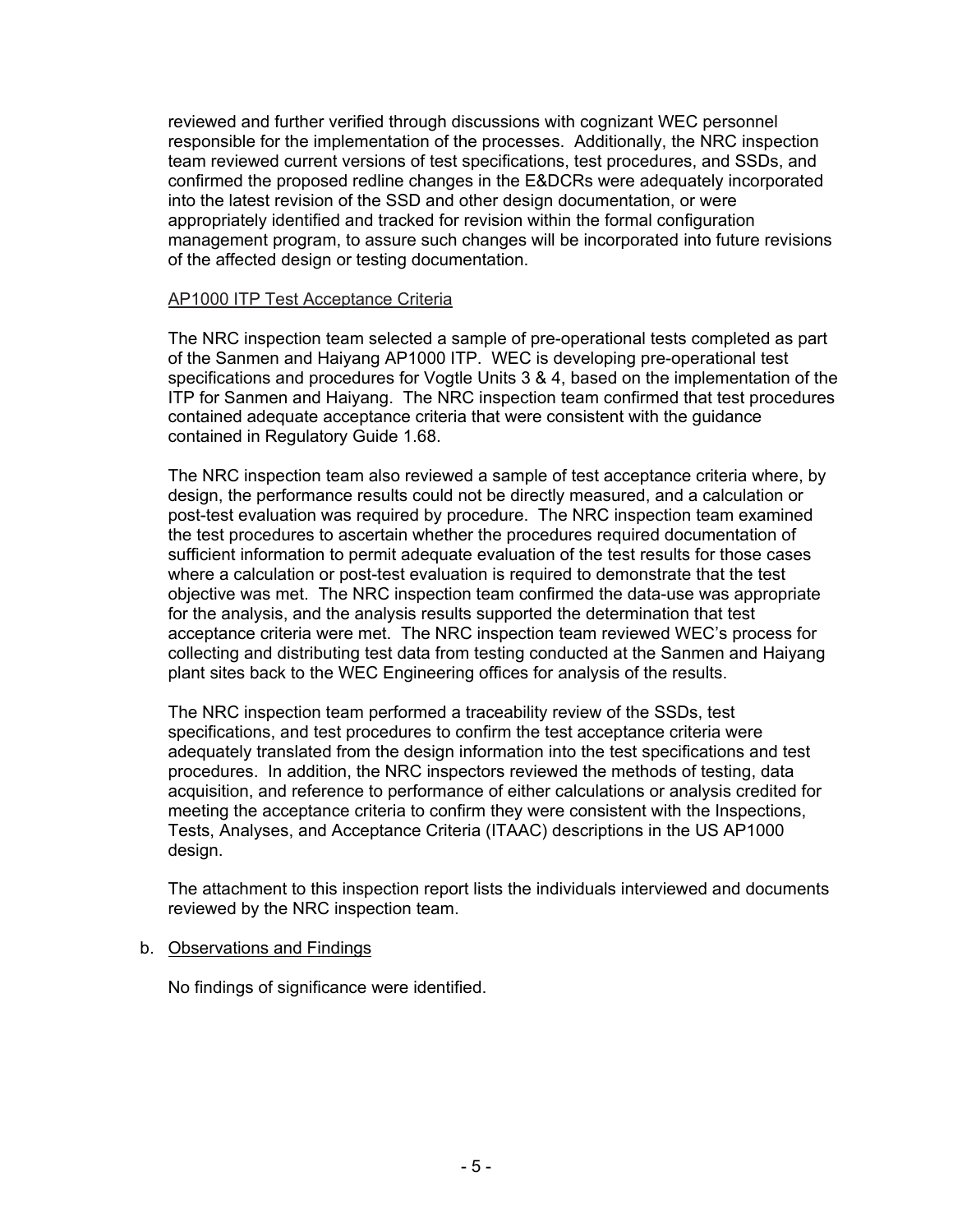# c. Conclusions

The NRC inspection team concluded that WEC's implementation of their policy and procedures for control of design changes satisfy the regulatory requirements set forth in Criterion III, "Design Control," of Appendix B to 10 CFR Part 50. No findings of significance were identified.

# 2. Supplier Oversight

## a. Inspection Scope

The NRC inspection team reviewed WEC's policies and implementing procedures that govern the implementation of its supplier oversight programs to verify compliance with the requirements of Criterion IV, "Procurement Document Control" and Criterion VII, "Control of Purchased Material, Equipment, and Services," of Appendix B to 10 CFR Part 50.

The NRC inspection team used information from WEC's Qualified Supplier List (QSL) to review a sample of external audits to verify compliance with the applicable regulatory and technical requirements. WEC is a member of the Nuclear Industry Assessment Committee (NIAC), which consists of companies that supply goods and services to the nuclear industry based on a quality program that meets the requirements of Appendix B to 10 CFR Part 50 and American Society of Mechanical Engineers (ASME) NQA-1, "Quality Assurance Requirements for Nuclear Facility Applications," and accept 10 CFR Part 21. As a participating member, WEC can use NIAC audits to support the qualification and maintenance of its suppliers. Once a NIAC audit is received, WEC evaluates the audit report in accordance with its QA program and approves the audit report as the basis for including the vendor on the QSL subject to that review. For the sample of external audits reviewed, the NRC inspection team verified the audit reports included an audit plan, addressed any findings identified, adequately documented objective evidence of compliance with the applicable requirements, and was reviewed by WEC's management. In addition, the NRC inspection team also verified that the external audits were performed by qualified auditors. The NRC inspection team reviewed a sample of training and qualification records of WEC's lead auditors and confirmed that auditing personnel completed required training and maintained the applicable qualification and certification in accordance with WEC's policies and procedures.

The NRC inspection team also discussed the supplier oversight program with WEC's management and technical staff. The attachment to this inspection report lists the documents reviewed by the NRC inspection team.

# b. Observations and Findings

No findings of significance were identified.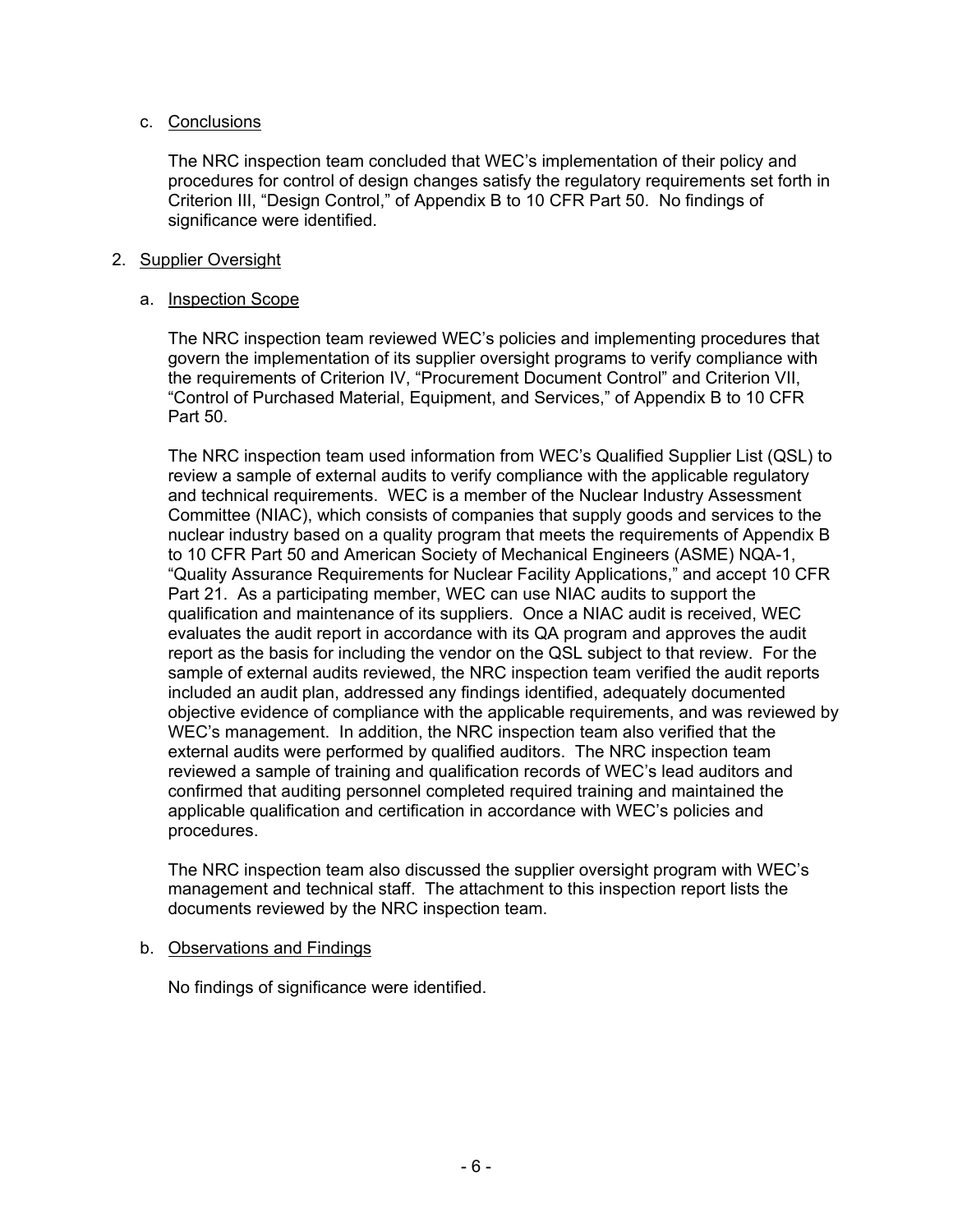# c. Conclusions

The NRC inspection team concluded that WEC established its supplier oversight program in accordance with the regulatory requirements of Criterion IV and Criterion VII of Appendix B to 10 CFR Part 50. Based on the limited sample of documents reviewed, the NRC inspection team also determined that WEC is implementing its policies and procedures associated with the supplier oversight program. No findings of significance were identified.

# 3. Corrective Action

# a. Inspection Scope

The NRC inspection team reviewed WEC's policies and implementing procedures that govern the corrective action program to verify compliance with the requirements of Criterion XVI, "Corrective Action," of Appendix B to 10 CFR Part 50. Specifically, the NRC inspection team evaluated the following items:

- WEC's corrective actions for two Notices of Nonconformance (NONs) associated with NRC Inspection Report 99900404/2016-204, dated November 14, 2016 (ADAMS Accession Number ML 16307A159), to verify that actions described in WEC's response to the NONs (ADAMS Accession Number ML16350A111) adequately addressed the findings.
- WEC's corrective actions for an NON associated with NRC Inspection Report 99901476/2016-201, dated June 8, 2017 (ADAMS Accession Number ML17156A386), to verify that actions described in WEC's response to the NONs (ADAMS Accession Number ML17201A067) adequately addressed the findings.
- WEC's corrective actions for three NONs associated with NRC Inspection Report 99900404/2015-202, dated April 14, 2015 (ADAMS Accession Number ML15070A213), to verify that actions described in WEC's response to the NONs (ADAMS Accession Number ML15146A097 and ML15201A128) adequately addressed the findings.

The attachment to this inspection report lists the individuals interviewed and documents reviewed by the NRC inspection team.

# b. Observations and Findings

# I. Corrective Actions Associated with NON 99900404/2016-204-01

The NRC issued NON 99900404/2016-204-01 for the failure to identify and correct a condition adverse to quality. Specifically, WEC failed to evaluate, in its corrective action program (CAP), the use of cast austenitic stainless steel material for AP1000 safety-related valves and the impact on nondestructive examination (NDE) for valve-to-body pipe welds as required by the ASME Boiler and Pressure Vessel Code, Section XI, "Rules for Inservice Inspection of Nuclear Power Plant Components." WEC was aware of this issue as early as January 2011.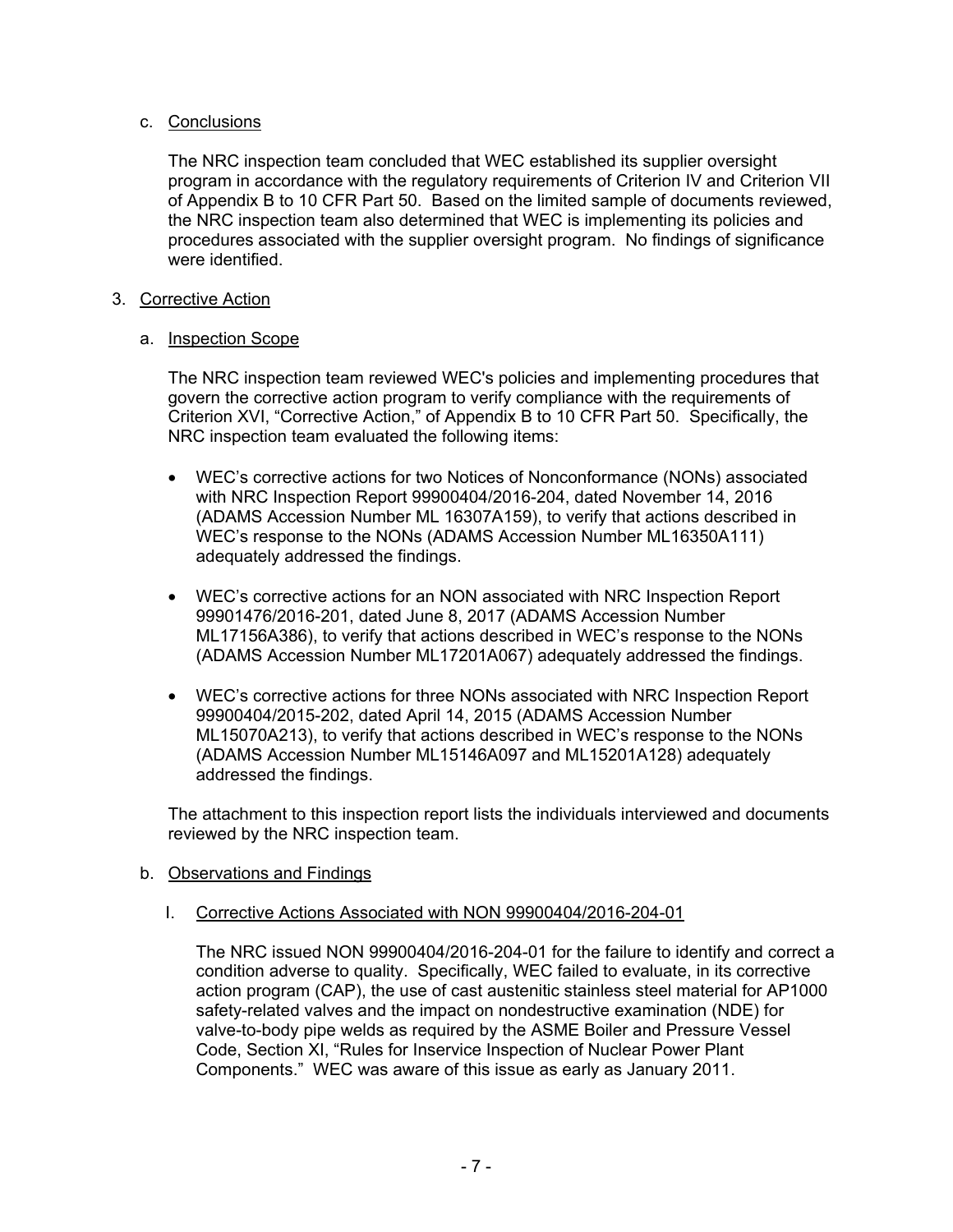In response to the NON, WEC conducted an apparent cause analysis (ACA) to determine the cause and assign corrective actions. Corrective actions identified included: (1) Conducting a training session with engineering organizations to discuss the importance to enter known licensing and code issues into the CAP; (2) Establishment of a process for correspondence between the licensee and Westinghouse for requesting alternative and relief requests related to ASME Section III, "Rules for Construction of Nuclear Facility Components," and Section XI requirements; and (3) Addressing WEC nuclear safety culture issues that contributed to the failure to enter this issue into the CAP in a timely manner.

The NRC inspection team reviewed Corrective Action Prevention and Learning (CAPAL) 100412765, "PSI/ISI Valve Inspectability – Criterion XVI," and the associated ACA; CAPAL 100376365, "Domestic PSI Programs Plans;" and CAPAL 100377138, "Potential ASME Code Calculation Errors (RPV & PZR)," effectiveness review for corrective actions addressing WEC's nuclear safety culture issues. Based on the review of the objective evidence for all corrective actions assigned, the NRC inspection team determined the corrective actions were adequate to address the identified NON. Therefore, NON 99900404/2016-204-01 is closed.

#### II. Corrective Actions Associated with NON 99900404/2016-204-02

The NRC issued NON 99900404/2016-204-02 for failure to apply adequate design control measures to ensure that accessibility for inservice inspection was provided for AP1000 safety-related cast austenitic stainless steel valves to meet the examination requirements of ASME Section XI. The NRC inspection team reviewed CAPAL 100361717, "PSI/ISI Inspectability for AP1000 Components." However, the NRC inspection team noted that CAPAL 100361717 was in an "open" status pending completion of outstanding corrective actions. Based on this information, NON 99900404/2016-204-02 will remain open and may be evaluated for closure by the NRC at a later date.

#### III. Corrective Actions Associated with NON 99901416/2016-201-01

The NRC issued NON 99901416/2016-201-01 for the failure to promptly correct a significant condition adverse to quality (SCAQ). Specifically, WEC's Mangiarotti S.p.A (Mangiarotti) facility at Monfalcone, Italy, opened CAPAL 100391094, "Material Identification and Traceability," due to the incorrect use of material for the manufacturing of the safety-related lower support stiffener for the AP1000 Passive Residual Heat Removal system heat exchanger. At the time the NRC identified the issue, the CAPAL had remained opened for greater than 180 days; the maximum allowed time period for closure of Significant Level 1 CAPALs.

In response to the NON, WEC completed a root cause analysis (RCA) for CAPAL 100391094 on June 15, 2017. In addition, WEC opened CAPAL 100477030, "Failure to Address a Significant Condition Adverse to Quality (CAPAL 100391094)," and performed an ACA to determine the cause and assign corrective actions. Corrective actions as a result of CAPAL 100391094 RCA included: (1) Revision to design change procedures to ensure double checks are conducted through the E&DCR process; (2) Improvement of storage controls of safety-related materials; (3) Improvement of identification controls of safety-related materials;

(4) Development of a process for the evaluation of human performance tools; and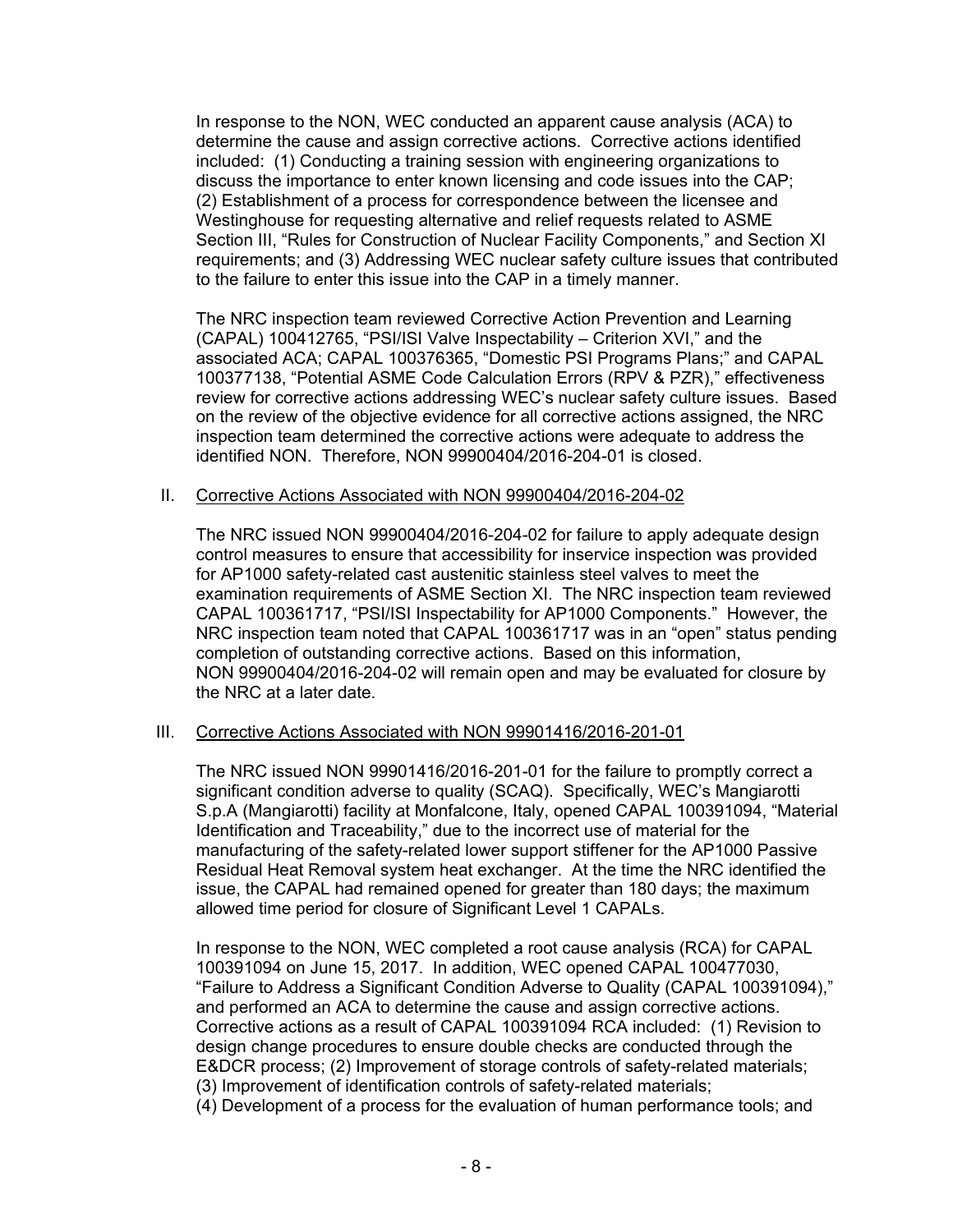(5) Development of a monthly trending protocol for CAPALs and nonconformance reports (NCRs) to reduce the frequency of recurring issues. Corrective actions as a result of CAPAL 100477030 ACA included: (1) Development of a corrective action maintenance plan and metric as part of RCA 100391094; (2) Conducting a corrective action RCA process training workshop for issue owners, corrective action review board members and issue review committee members; (3) Establishment of a mandatory independent review path to Nuclear Fuels (NF) and Global Component Manufacturing (GCM), Quality & Performance Improvement staff; (4) Development of a corrective action program improvement bulletin; (5) Development of a metric plan for CAPAL health; (6) Monthly review of on-going ACA status to ensure timely closure; (7) Conducting training of selected managers at Mangiarotti; and (8) Designating and training Root Cause Team leads at Mangiarotti.

The inspectors reviewed CAPALs 10039104, CAPAL 100477030, and their associated causal analyses. Based on the review of the objective evidence for all corrective actions assigned, the inspectors determined the corrective actions were adequate to address the identified NON. Therefore, NON 99901416/2016-201-01 is closed.

# IV. Corrective Actions Associated with NON 99900404/2015-202-01

NON 99900404/2015-202-01 (NON-1) was issued for WEC's failure to ensure that portions of the QA program were effectively executed and verify that activities affecting safety-related functions have been correctly performed. Specifically, WEC failed to take timely and effective corrective actions to address SCAQs relating to oversight of suppliers and the proper use of the QSL. Additionally, WEC failed to verify that its suppliers had measures in place to assure that purchased material, equipment, and services conformed to the procurement documents. These examples occurred dating back to January 2010, which indicated WEC did not effectively implement portions of their NRC-approved QA program.

The NRC inspection team verified that WEC had effectively completed the actions described in the CAPALs for the two examples cited in NON-1. The documents reviewed included the 2017 self-assessment of WEC's organization, effective implementation of the evaluation of the quality improvement projects (initiated by WEC's management as a result of the corrective actions), requalification of personnel, revision and consolidation of procedures, and the institution of the WEC's Nuclear Safety Review Board. Based on the review, the NRC inspection team determined the corrective actions implemented were adequate to address the identified nonconformance. Therefore, NON 99900404/2015-202-01 is closed.

#### V. Corrective Actions Associated with NON 99900404/2015-202-02

NON 99900404/2015-202-02 (NON-2) was issued for WEC's failure to establish measures to assure that conditions adverse to quality (CAQ) were promptly corrected, and that SCAQ corrective actions were taken to preclude repetition. During the 2016 inspection (NRC Inspection Report 99900404/2016-204, dated November 14, 2016) (ADAMS Accession Number ML16307A159), the NRC inspection team verified that WEC adequately addressed examples one, two, and four of NON-2. Based on the documents reviewed during the 2016 inspection the NRC inspection team did not identify any issues of significance associated with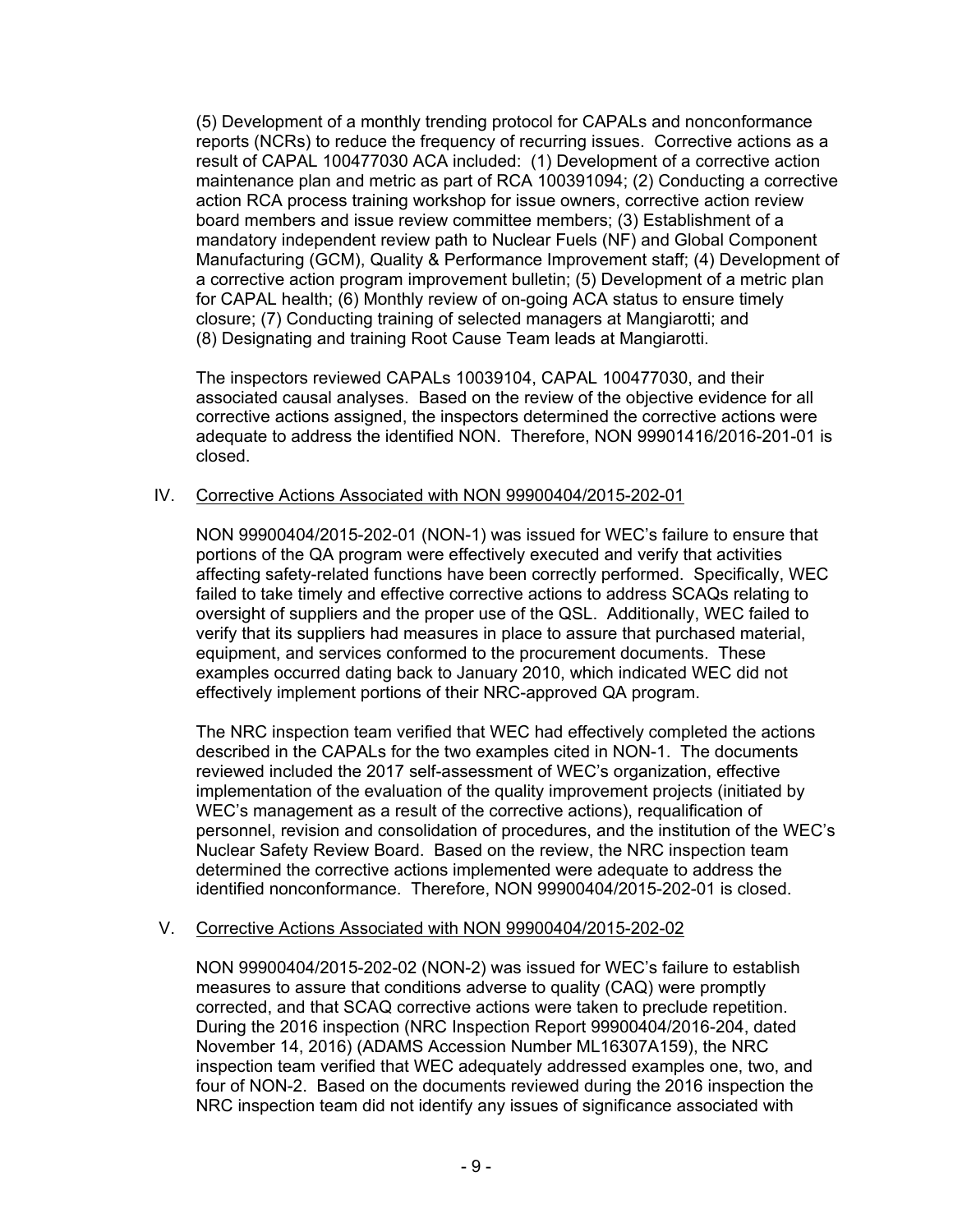WEC's corrective actions associated to these examples. However, because corrective actions addressing example three of NON-2 were incomplete at the time of the 2016 inspection, the NRC inspection team did not close the NON at that time.

During the week of this inspection, the NRC inspection team evaluated example three of NON-2. Example three was associated with WEC's failure to correct and prevent recurrence of a SCAQ associated with the internal audit program. As part of the review, the NRC inspection team verified the corrective actions were completed and evaluated the effectiveness reviews performed by WEC for all four previously identified examples. To verify implementation of these corrective actions, the NRC inspection team selected a sample of five audits to verify that the changes made to the policies and procedures, along with the training provided were effective and properly implemented by WEC. Based on the review, the NRC inspection team determined that the corrective actions implemented were adequate to address NON-2. Therefore, NON 99900404/2015-202-02 is closed.

# VI. Corrective Actions Associated with NON 99900404/2015-202-03

NON 99900404/2015-202-03 (NON-3) was issued for WEC's failure to verify that its suppliers had measures in place to assure that purchased material, equipment, and services conform to the procurement documents. During the 2016 NRC inspection (NRC Inspection Report 99900404/2016-204, dated November 14, 2016) (ADAMS Accession Number ML16307A159), the NRC inspection team was not able to close NON-3 because WEC was in the process of performing an effectiveness review of the corrective actions in response to the NON.

The NRC inspection team also reviewed several CAPALs that were opened to address NON-1 and NON-2 because there were overlapping aspects relating to selection of suppliers. The NRC inspection team verified that WEC had effectively completed the actions described in the CAPALs. The documents reviewed included a self-assessment of the procurement process, re-qualification of personnel, verification of current status as approved suppliers for both safety-related and commercial, extent of condition for previously procured services, revision to procedures, and external audits used to qualify or dedicate suppliers' services. Specifically, the NRC inspection team evaluated the results of the extent of condition reviews performed by WEC. During the extent of condition review, WEC identified that some of its proposed corrective actions failed to prevent recurrence of the underlying issue, and were thereby ineffective. As a result, WEC's management developed several strategies to address the ineffectiveness identified during the effectiveness reviews. The NRC inspection team verified that all corrective actions were completed, and that WEC's latest effectiveness review concluded that the corrective actions were effective. Based on the review, the NRC inspection team determined the corrective actions implemented were adequate to address the identified nonconformance. Therefore, NON 99900404/2015-202-03 is closed.

# c. Conclusions

The NRC inspection team determined the corrective actions implemented to address NON 99900404/2016-204-01 were adequate. However, at the time of the inspection, corrective actions related to these NON 99900404/2016-204-02 were still outstanding. Consequently, the NRC inspection team could not adequately evaluate and close the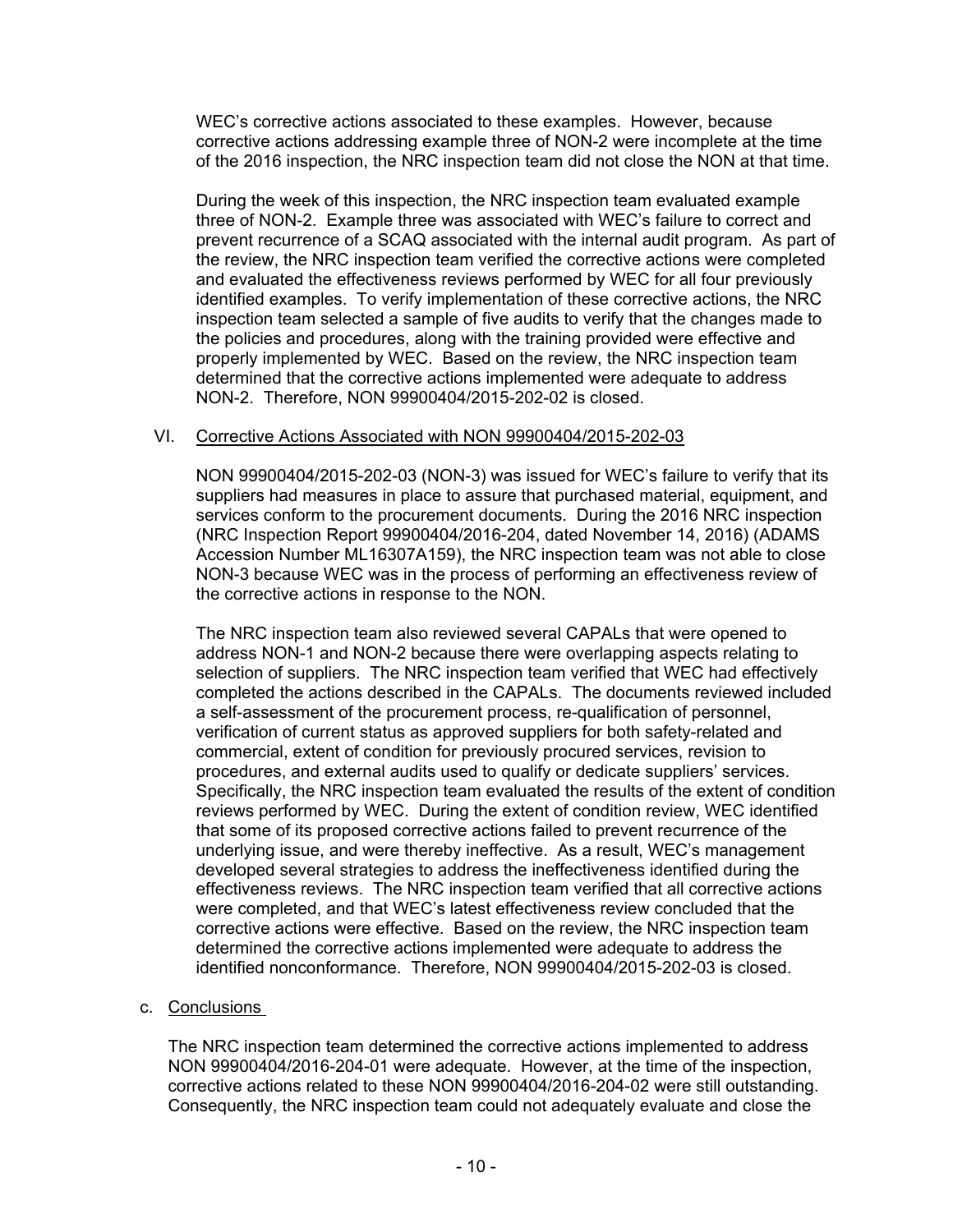NON until WEC completes all corrective actions relating to the issue. Therefore, based on the NRC inspectors' review, NON 99900404/2016-204-01 is closed; NON 99900404/2016-204-02 will remain open and may be reviewed for closure at a future NRC inspection.

The NRC inspection team determined the corrective actions implemented to address NON 99901416/2016-201-01 were adequate. Based on the NRC inspectors' review, NON 99901416/2016-201-01 is closed.

The NRC inspection team determined that corrective actions implemented to address NON 99900404/2015-202-01, NON 99900404/2015-202-02, and NON 99900404/2015- 202-03 were adequate. Based on the NRC inspectors' review, 99900404/2015-202-01, NON 99900404/2015-202-02, and NON 99900404/2015-202-03 are closed.

#### 4. Internal Audits

### a. Inspection Scope

The NRC inspection team reviewed Westinghouse's policies and procedures that govern internal audits to verify compliance with the requirements of Criterion XVIII, "Audits," of Appendix B to 10 CFR Part 50.

The NRC inspection team reviewed a sample of internal audit reports from 2017 through the spring of 2018. The NRC inspection team verified that internal audits were performed by qualified auditors. The NRC inspection team verified that lead auditors prepared and approved plans that identified the audit scope and checklist criteria prior to the audit. The NRC inspection team verified the internal audits contained adequate documented evidence and that audits were performed by personnel not having direct responsibilities in the areas being audited. In addition, the NRC inspection team confirmed that audit findings were dispositioned and corrective actions were implemented to correct the issues identified in a timely manner. The NRC inspection team also reviewed a sample of training records of WEC auditors and confirmed that auditing personnel had the required training and maintained their qualification in accordance with WEC policies and procedures.

#### b. Observation and Findings

No findings of significance were identified.

#### c. Conclusions

The NRC inspection team concluded that Westinghouse conducted its internal audits in accordance with the regulatory requirements of Criterion XVIII of Appendix B to 10 CFR Part 50. Based on the limited sample of documents reviewed and interviews conducted, the NRC inspection team determined that Westinghouse is adequately implementing its policies and procedures associated with internal audits. No findings of significance were identified.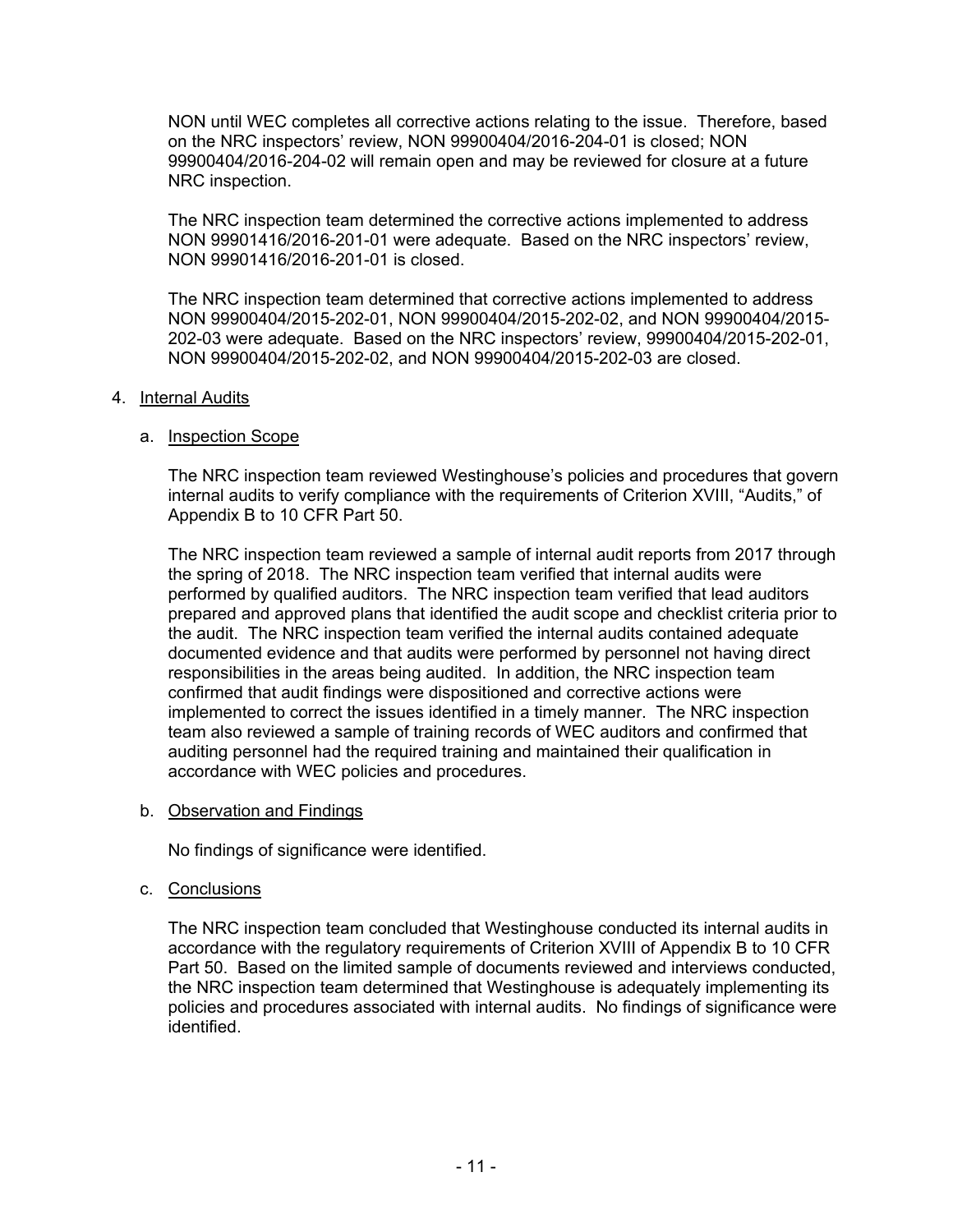## 5. Entrance and Exit Meeting

On May 21, 2018, the NRC inspection team presented the inspection scope during an entrance meeting with Mr. Steve Brennan, Senior Vice President of Quality, Safety, and Performance Improvement; and Westinghouse staff. On May 25, 2018, the NRC inspection team presented the inspection results and observations during an exit meeting with Mr. Steve Brennan, Senior Vice President of Quality, Safety, and Performance Improvement; and Westinghouse staff. The attachment to this report lists the participants of the entrance and exit meeting attendees and those personnel interviewed by the NRC inspection team.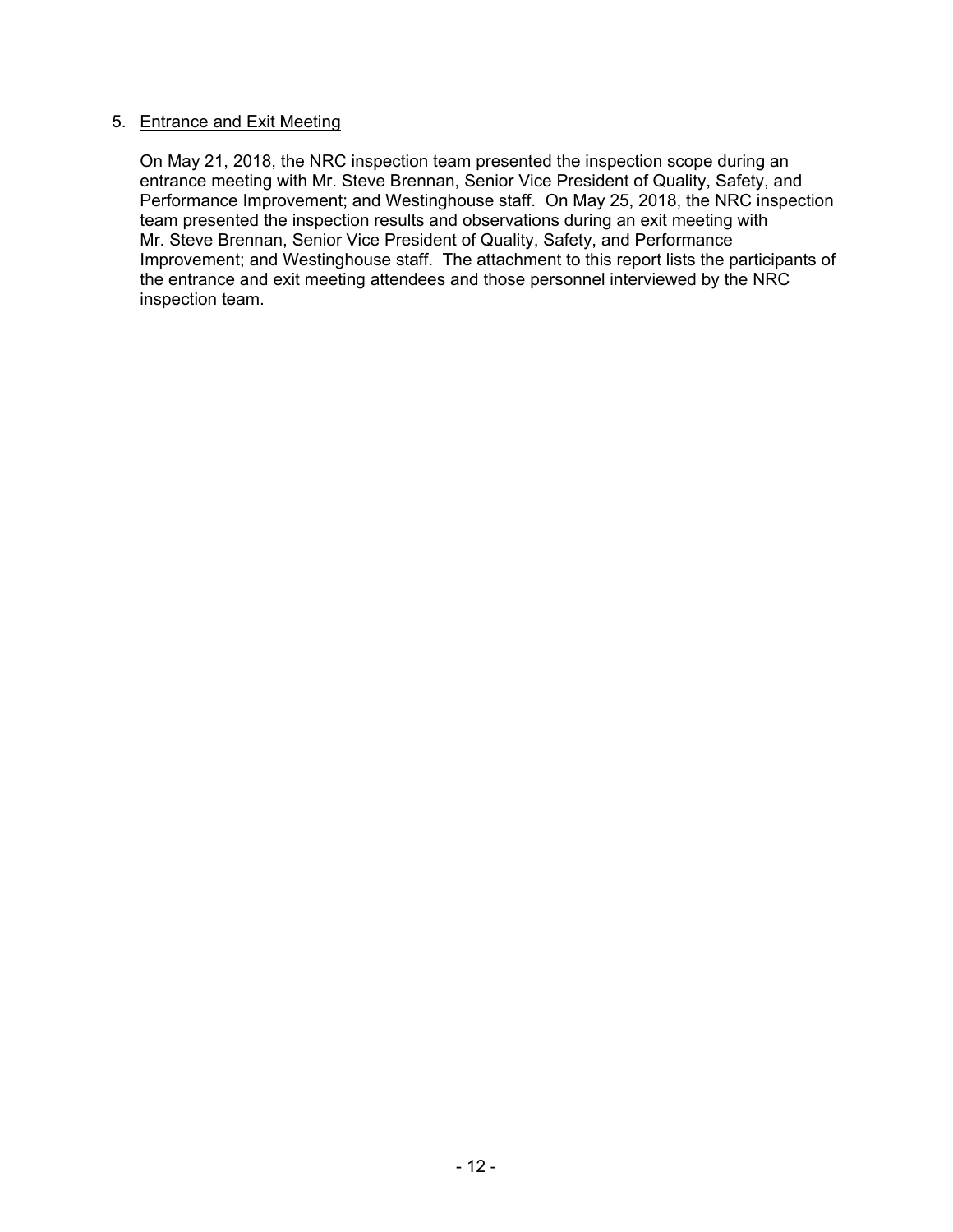# **ATTACHMENT**

# 1. ENTRANCE/EXIT MEETING ATTENDEES AND KEY POINTS OF CONTACT

| <b>Name</b>                 | <b>Title</b>                                            | <b>Affiliation</b> | <b>Entrance</b> | <b>Exit</b> | <b>Interviewed</b> |
|-----------------------------|---------------------------------------------------------|--------------------|-----------------|-------------|--------------------|
| Jermaine Heath              | <b>Reactor Operations Engineer</b>                      | <b>NRC</b>         | X               | X           |                    |
| <b>Edgar Torres</b>         | <b>Reactor Operations Engineer</b>                      | <b>NRC</b>         | X               | X           |                    |
| Andrea Keim                 | <b>Reactor Operations Engineer</b>                      | <b>NRC</b>         | X               | X           |                    |
| Greg Galletti               | <b>Reactor Operations Engineer</b>                      | <b>NRC</b>         | X               | x           |                    |
| Jonathan Ortega-<br>Luciano | <b>Reactor Operations Engineer</b>                      | <b>NRC</b>         | X               | X           |                    |
| Kerri Kavanagh              | <b>Branch Chief</b>                                     | <b>NRC</b>         |                 | X           |                    |
| Jim Brennan                 | Sr. VP QSPI                                             | <b>WEC</b>         | X               | X           |                    |
| Korey Hosack                | Manager                                                 | <b>WEC</b>         | X               | X           |                    |
| <b>Edward Perlowitz</b>     | Sourcing Lead                                           | <b>WEC</b>         | X               |             |                    |
| Doug Ezar                   | <b>Acting Manager</b>                                   | <b>WEC</b>         | X               | X           | X                  |
| Angela Zubroski             | <b>Principal Quality Engineer</b>                       | <b>WEC</b>         | X               | X           | X                  |
| Randy Ivey                  | Director - Supplier Quality                             | <b>WEC</b>         | X               |             |                    |
| <b>Michael Miller</b>       | Director - AP1000<br>Mechanical                         | <b>WEC</b>         | X               |             | X                  |
| Luke Mulhollem              | Engineer                                                | <b>WEC</b>         | X               | x           |                    |
| Jim Martinoski              | Director - AP1000 Civil                                 | <b>WEC</b>         | X               |             |                    |
| Sarah DiTommaso             | Mgr - New Plant<br>Development                          | <b>WEC</b>         | x               | X           | X                  |
| Jonathan Golnoski           | Director-Quality &<br>Performance Improvement           | <b>WEC</b>         | X               |             |                    |
| Michael Corletti            | Director - New Plant<br>Technologies & Licensing        | <b>WEC</b>         | X               | X           |                    |
| Jill Monahan                | Mgr, Licensing Inspections &<br><b>Special Programs</b> | <b>WEC</b>         | X               | X           | X                  |
| Amanda Miller               | Engineer                                                | <b>WEC</b>         | X               | X           | X                  |
| <b>Brian Schleger</b>       | <b>Licensing Engineer</b>                               | <b>WEC</b>         | X               | X           | X                  |
| <b>Mike Patterson</b>       | <b>Principal Engineer</b>                               | <b>WEC</b>         | X               |             | X                  |
| Jason Eisenhauer            | Manager                                                 | <b>WEC</b>         | X               |             | X                  |
| <b>Richard Easterling</b>   | VP - Global Quality<br>Programs                         | <b>WEC</b>         | X               | X           | X                  |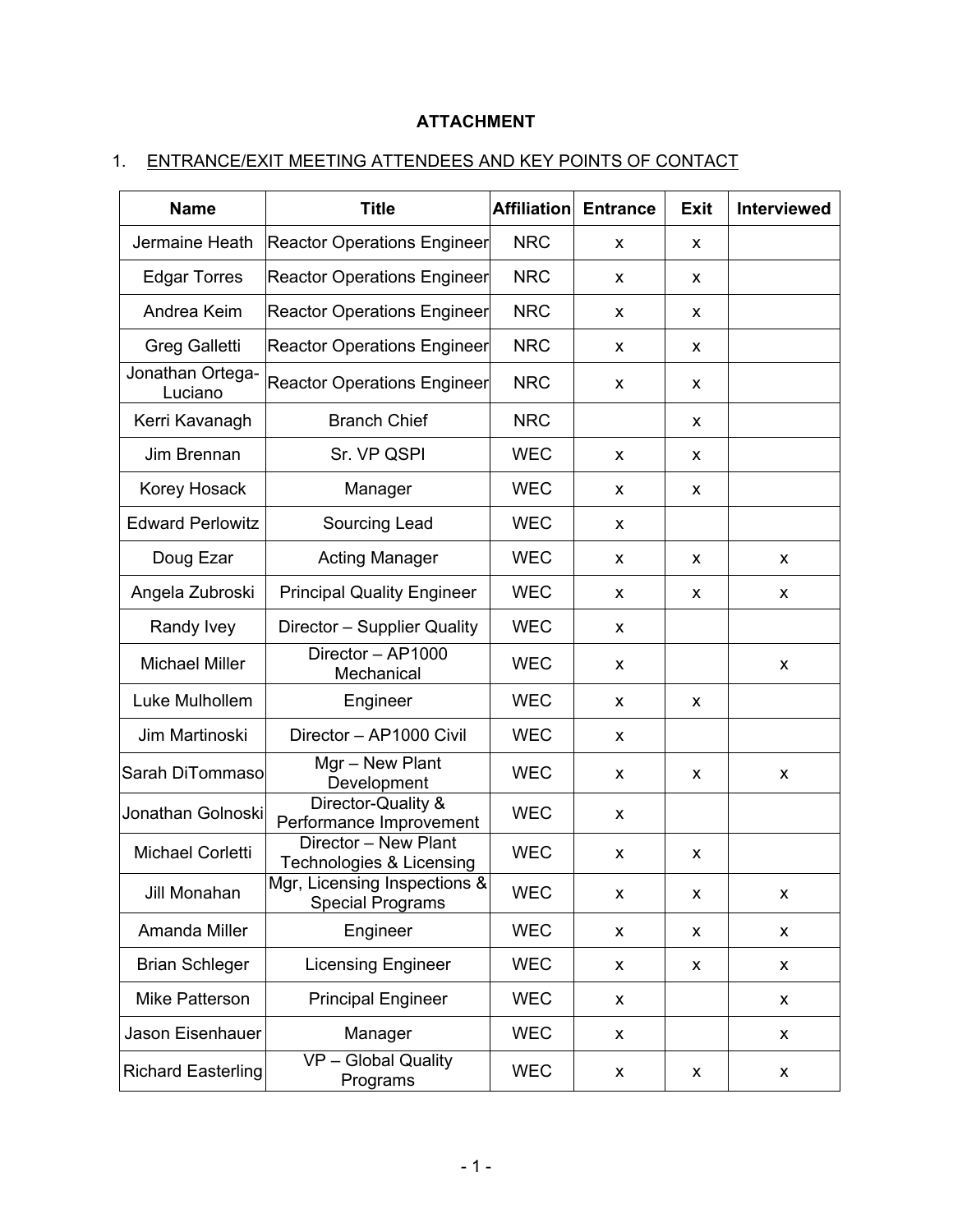| <b>Name</b>            | <b>Title</b>                                                           | <b>Affiliation</b> | <b>Entrance</b> | <b>Exit</b> | <b>Interviewed</b> |
|------------------------|------------------------------------------------------------------------|--------------------|-----------------|-------------|--------------------|
| <b>Bobby Pinkston</b>  | Engineer                                                               | <b>WEC</b>         | X               |             |                    |
| John Kurtik            | <b>Principal Quality Engineer</b>                                      | <b>WEC</b>         | X               | X           |                    |
| <b>Edward Plains</b>   | Mgr- Codes & Stds.                                                     | <b>WEC</b>         | X               | X           | X                  |
| <b>Paul Smith</b>      | Engineer                                                               | <b>WEC</b>         | x               |             |                    |
| <b>Kevin Kilmer</b>    | Mgr, Global Inventory                                                  | <b>WEC</b>         | X               | x           | X                  |
| <b>Ben Solich</b>      | Director - Supplier<br>Pefromance                                      | <b>WEC</b>         | x               | x           |                    |
| <b>Ed Renaud</b>       | <b>Consultant - CGD</b>                                                | <b>WEC</b>         | X               |             | x                  |
| <b>Stewart Long</b>    | <b>Fellow Engineer</b>                                                 | <b>WEC</b>         | X               | X           | X.                 |
| Mark Urso              | Manager                                                                | <b>WEC</b>         | X               |             | X                  |
| Michael Morgan         | VP, QSPI                                                               | <b>WEC</b>         | X               | x           |                    |
| Michael Stefanchik     | Mgr, QSPI                                                              | <b>WEC</b>         | X               | x           | X                  |
| <b>Tara Werner</b>     | Director - Quality Program<br>and Assessments                          | <b>WEC</b>         | X               | X           | X                  |
| <b>Catherine Swope</b> | Director - Global CAP                                                  | <b>WEC</b>         | X               | x           | X                  |
| <b>Kurt Nestlerode</b> | <b>ASL Lead</b>                                                        | <b>WEC</b>         | X               | X           |                    |
| <b>Ryan Russell</b>    | Mangiarotti                                                            | <b>WEC</b>         | X               |             | x                  |
| Lori Lubic             | Mgr - Quality Ops                                                      | <b>WEC</b>         | x               |             | X                  |
| <b>Bernie Copsey</b>   | Director - Quality Mgt                                                 | <b>WEC</b>         | X               |             |                    |
| <b>Zach Kurtik</b>     | <b>Quality Engineer</b>                                                | <b>WEC</b>         | X               |             |                    |
| <b>Patrick Cilli</b>   | Manager                                                                | <b>WEC</b>         | x               |             |                    |
| <b>Ron Wessel</b>      | Engineer - Global Quality                                              | <b>WEC</b>         | X               | x           | X                  |
| Ray Theodori           | Mgr - Supplier Performance                                             | <b>WEC</b>         |                 | X           |                    |
| <b>Michael Yox</b>     | Director - Reg. Affairs                                                | Southern           |                 | x           |                    |
| <b>Bernie Copsey</b>   | Director - Mangiarotti                                                 | <b>WEC</b>         |                 |             | X                  |
| <b>Russ Bastyr</b>     | <b>VP Nuclear Fuel &amp; Global</b><br><b>Components Manufacturing</b> | <b>WEC</b>         |                 |             | x                  |
| Alex Marzoni           | <b>Quality Control Insp.</b><br>Coordinator                            | <b>WEC</b>         |                 |             | X                  |
| Luke McIhollem         | Engineer                                                               | <b>WEC</b>         |                 |             | x                  |
| Paul Gionta            | <b>Project Engineer</b>                                                | <b>WEC</b>         |                 |             | X                  |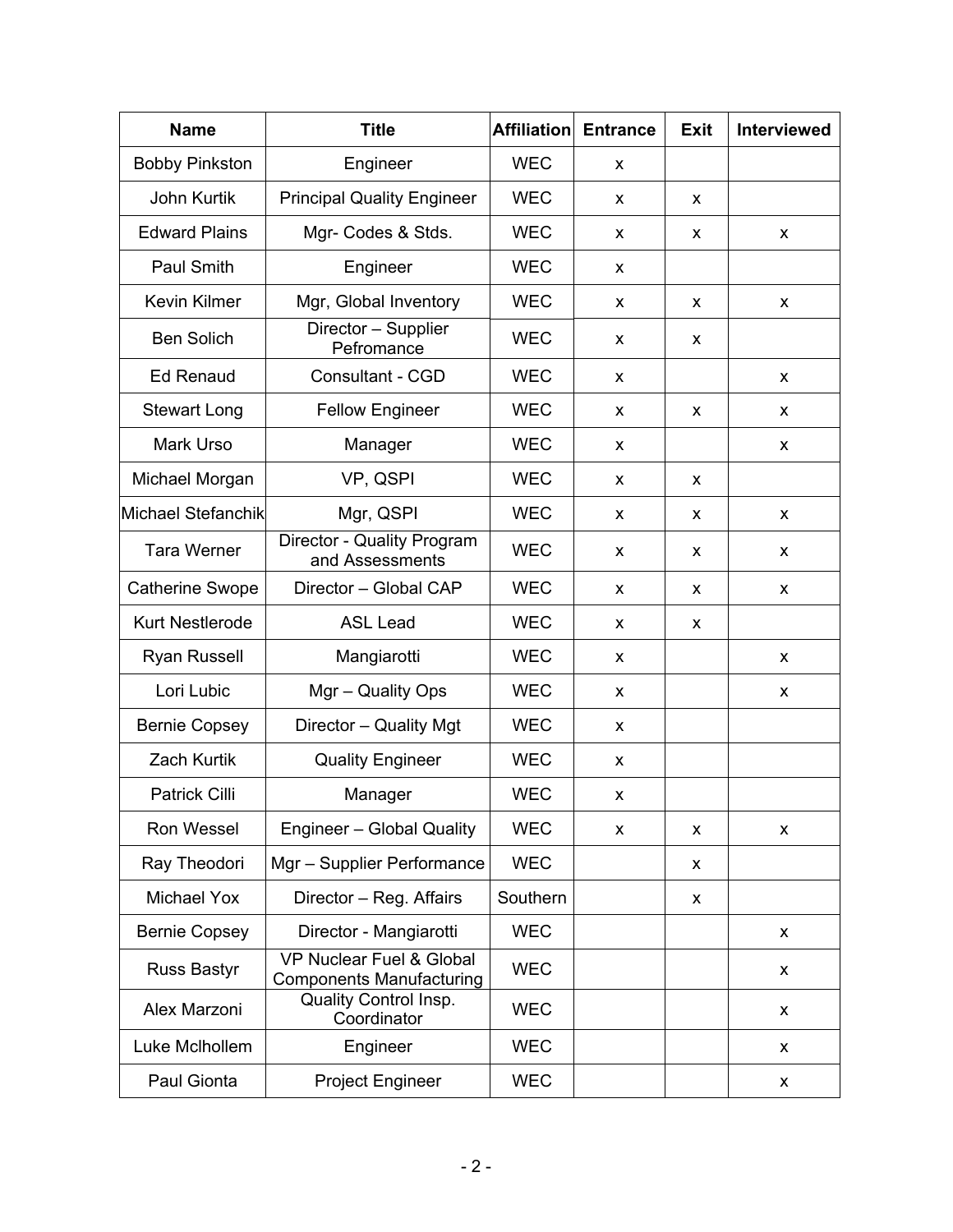| <b>Name</b>        | <b>Title</b>                                              | <b>Affiliation</b> | <b>Entrance</b> | <b>Exit</b> | <b>Interviewed</b> |
|--------------------|-----------------------------------------------------------|--------------------|-----------------|-------------|--------------------|
| John Papai         | <b>Principal Quality Engineer</b>                         | <b>WEC</b>         |                 |             | X                  |
| Christopher Susini | Mgr, AP1000 Concrete and<br><b>Rebar Functional Group</b> | <b>WEC</b>         |                 |             | x                  |
| Venki Prabhu       | PEM, Commissioning<br>Engineering                         | <b>WEC</b>         |                 |             | x                  |
| Jim Hennen         | PXS System Engineer                                       | WEC                |                 |             | X                  |
| John Boufford      | <b>Principle Engineer</b>                                 | <b>WEC</b>         |                 |             | X                  |
| Selena Willoughby  | Senior Engineer                                           | <b>WEC</b>         |                 |             | х                  |

# 2. LIST OF ITEMS OPENED, CLOSED, AND DISCUSSED

| <b>Item Number</b>                                                                                                                           | <b>Status</b>                                          | <u>Type</u>                                                                      | <b>Description</b>                                                                                                                  |
|----------------------------------------------------------------------------------------------------------------------------------------------|--------------------------------------------------------|----------------------------------------------------------------------------------|-------------------------------------------------------------------------------------------------------------------------------------|
| 99900404/2016-204-01<br>99900404/2016-204-02<br>99901416/2016-201-01<br>99900404/2015-202-01<br>99900404/2015-202-02<br>99900404/2015-202-03 | Closed<br>Open<br>Closed<br>Closed<br>Closed<br>Closed | <b>NON</b><br><b>NON</b><br><b>NON</b><br><b>NON</b><br><b>NON</b><br><b>NON</b> | <b>Criterion XVI</b><br><b>Criterion III</b><br><b>Criterion XVI</b><br>Criterion I<br><b>Criterion XVI</b><br><b>Criterion VII</b> |
|                                                                                                                                              |                                                        |                                                                                  |                                                                                                                                     |

# 3. NRC INSPECTION PROCEDURES USED

- Inspection Procedure (IP) 36100, "Inspection of 10 CFR Part 21 Programs for Reporting Defects and Noncompliance"
- IP 43002, "Routine Inspections of Nuclear Vendors"
- IP 43004, "Inspections of Commercial Grade Dedication Programs"

# 4. LIST OF DOCUMENTS REVIEWED

# Corrective Actions

- CAPAL 100377138, Potential ASME Code Calculation Errors
- CAPAL 100376365, Domestic PSI Programs Plans
- CAPAL 100412765, PSI/ISI Valve Inspectability Criterion XVI
- CAPAL 100361717, PSI/ISI Inspectability for AP1000 Component to Pipe Welds
- CAPAL 100391094, Material Identification and Traceability
- CAPAL 100477030, Failure to Promptly Correct a Significant Condition Adverse to **Quality**
- CAPAL 100420939, CMT & PRHR HX Highpoint Temperature Issue, dated October 12, 2016
- CAPAL 100492374, AP1000 PMS RITS closed improperly, dated September 6, 2018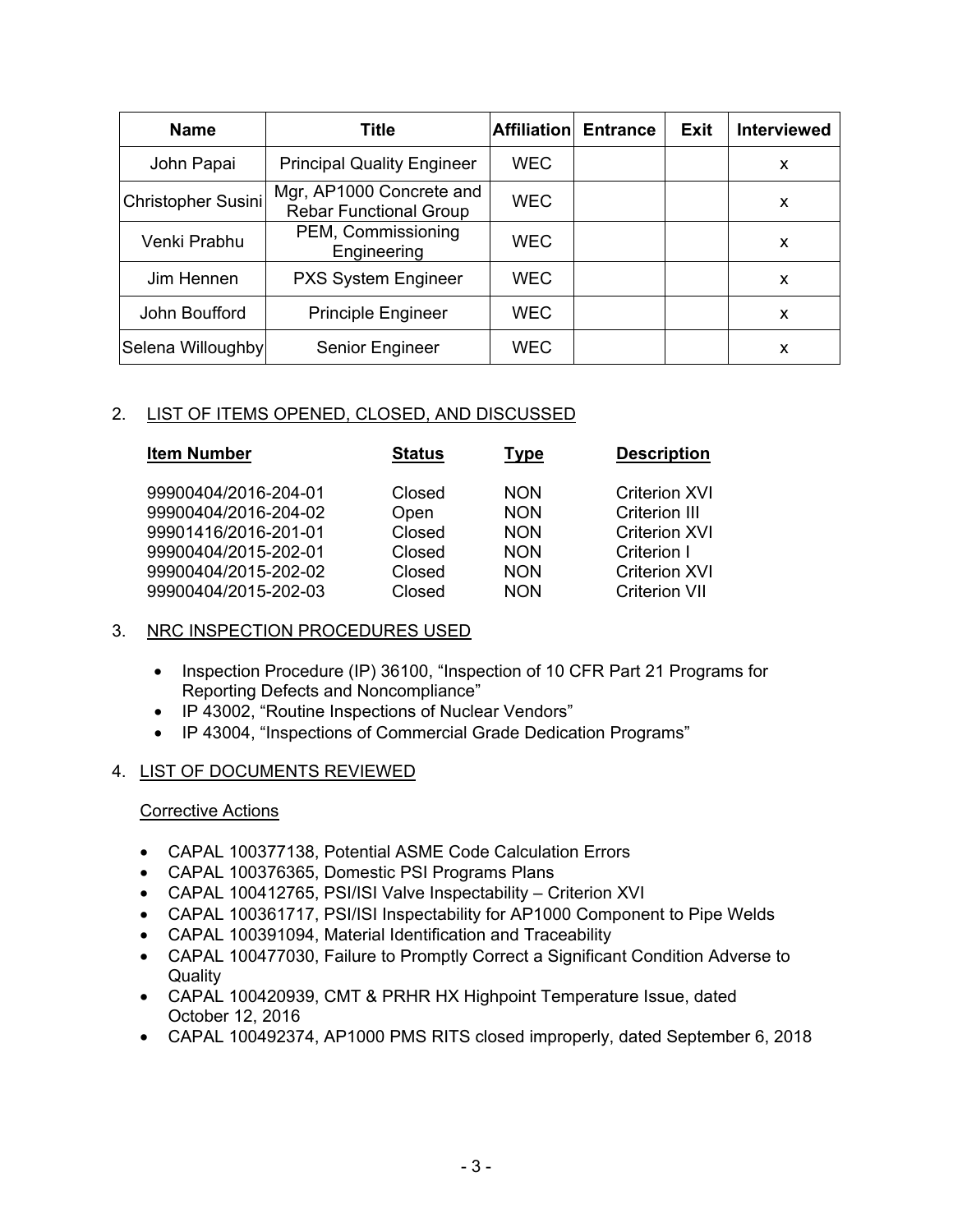- CAP Issue Report (IR) #11-259-M039, "NRC Results at Obayashi, dated September 16, 2011
- CAPs-RCA-11-259-M039, "Root Cause Analysis Negative Results at Obayashi," Revision 0, November 23, 2011
- CAPAL 100000085, "NRC Results at Obayashi," dated September 16, 2011
- Issue ID: 100075362, "Program Provides Insufficient on Follow-up Audits-CRA-2014-111," dated January 29, 2015
- Issue ID: 100075368, "Deficiencies found during an internal audit may not be tracked by Quality-CRA-2014-111," dated January 29, 2015
- Issue ID: 100075385, "Insufficient oversight of IA corrective actions to ensure accomplished as scheduled – CRA-2014-111
- Issue ID: 100237332, "Inadequate Implementation Criterion I," dated April 27, 2015
- Issue ID: 100016265, "Improvements to Internal Audit Program (WEC 18.1)," dated March 19, 2014
- Issue ID: 100052988, "#3 Internal Audit findings by NTD (WEC-14-123) (Internal Audits/Assessments)," dated October 17, 2014
- Issue ID: 100040208, "Deficiencies identified during independent management audit of Quality Programs," dated August 26, 2014
- Issue ID: 100171257, "Revise WEC 18.1 (NIEP issue regarding ATL setting significance level of audit finding issues)," dated March 27, 2015
- Issue ID: 100000032, "Purchase Requisition/Purchase Order Processing Violates Numerous WEC-7.5 Requirements," dated January 20, 2010
- Issue ID: 100000446, "Peerless Manufacturing Company qualification status," dated May 9, 2013
- Issue ID: 100000472, "Purchase Requisition/Purchase Order Processing Violates Numerous WEC-7.5 Requirements, reference IR," dated May 31, 2013
- Issue ID: 100077746, "Inadequate oversight of suppliers CRA-2014-111," dated February 12, 2015
- Issue ID: 100312448, "Peerless Manufacturing Company Additional SR POs," dated July 9, 2015
- IR-2018-8438, "Items of Note from Final ER of CAPAL 100000472," dated April 10, 2018

# AP1000 Initial Test Program

- APP-GW-GEE- 5464, Clarification of IRWST Heatup Pre-Op Test Acceptance Criteria, Revision. 0, dated July 7, 2017.
- APP-GW-GEE-5242, PV01 Data Sheet 131 Automatic Depressurization System Stage 1 Control Valve Stroke Time Requirements, dated May 2, 2016
- APP-PXS-M3-001, "Passive Core Cooling System Specification Document," Revision 8
- APP-PXS-T1-501, "Passive Core Cooling System Preoperational Test Specification," Revision 3, dated June 13, 2016
- HY2-PXS-T2C-002, "Containment Recirculation Line Resistance Tests IRWST to Containment Sump," Revision 0, dated December 27, 2017
- APP-RCS-T1-501, Reactor Coolant System Preoperational Test Specification, Revision 3, dated May 13, 2016.
- SM1-RCS-T1P-506, Reactor Coolant System RCP Cold and Hot Precore Hot Functional Test Preoperational Test Procedure, Revision 3
- SM1-BDS-T1P-502, Steam Generator Blowdown System Precore Hot Functional Test Preoperational Test Procedure, Revision 2, dated July 2016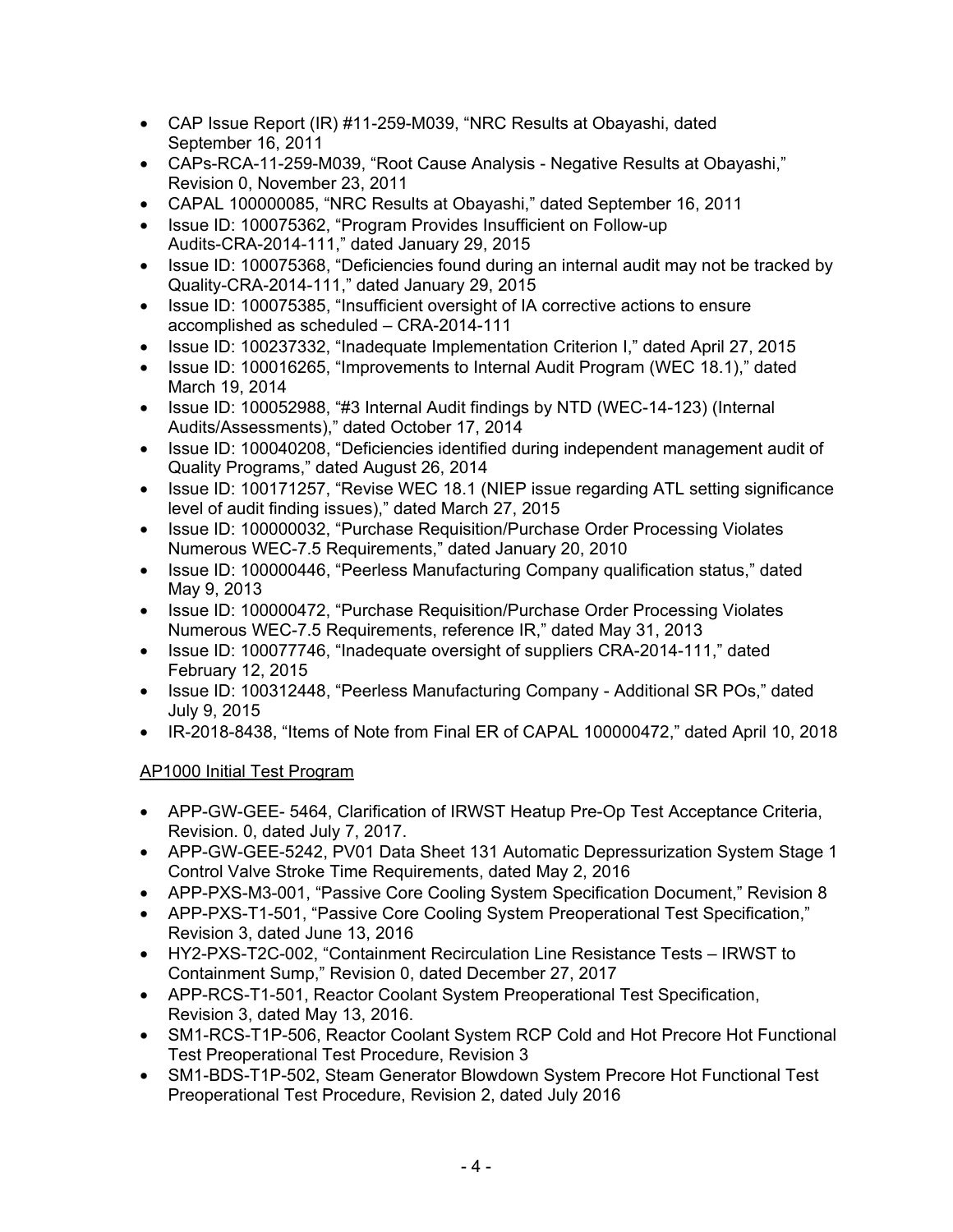- SM1-PXS-T1P-502, "Sanmen Unit 1: Passive Core Cooling System, Passive Core Cooling System Flow Preoperational Test," Revision 1
- SM1-VES-T1P-502, "Sanmen Unit 1: Main Control Room Emergency Habitability System Integrated Test Preoperational Test Procedure," Revision 1
- SM1-PXS-T1P-505, "Sanmen Unit 1: Passive Core Cooling System, Passive Core Cooling System Flow Preoperational Test," Revision 1
- SM1-VES-T2C-600, "Six Hour Main Control Room Heatup Acceptance Criteria for Sanmen Unit 1," Revision 0, dated June 5, 2017

# Engineering and Design Coordination Reports (E&DCRs)

- APP-PXS-GEF-504, "CMT Recirculation Test Requirements," Revision 0, dated June 1, 2017
- APP-CVS-GEF-272, "Revised CVS Makeup Pump Trip Logic," Revision 0, dated July 22, 2016
- APP-RNS-GEF-192, "RNS Low Pressure Injection Flow Test Modifications for CLP and IRWST," Revision 0, dated April 22, 2016
- APP-PXS-GEF-466,"Changes to the PRHR and CMT Line Standby Temperature Test Acceptance Criteria" Revision 0.
- APP-PXS-GEF-483, " Changes to the ADS Blowdown Test"
- APP-PXS-GEF-491 Rev. 0, "PXS Gutter & Downspout Capacity Flow Test Clarification"
- APP-PXS-GEF-523, "Update to APP-PXS-T1-501 Acceptance Criteria, Revision 0, dated February 6, 2018
- CPP-PXS-GEF-100125: IRWST Heatup Pre-Op Test Acceptance Criteria Clarification
- SM1-CVAP-GEF-000023, SM1 Comprehensive Vibration Assessment Program (CVAP) Test Procedure Updates, dated May 11, 2016.

# **Procedures**

- APP-GW-GAP-420, "Engineering and Design Coordination Reports (E&DCRs)," Revision 15, dated April 27, 2018
- APP-GW-GAP-147-1, "Licensing Impact Determination," Revision 2
- APP-GW-GAP-140, AP1000 Licensing Applicability Determination and 10 CFR 50.59 / 10 CFR Part 52 Appendix D Section VIII Screening, dated February 15, 2016
- APP-GW-GAP-341, "AP1000 Plant Program Design Change Control," Revision 5, dated April 25, 2018
- APP-GW-GAP-147, "AP1000 Current Licensing Basis Review," Revision 9, dated March 18, 2018
- W2-5.1-101, Westinghouse Corrective Action Program Procedure, Revision 5.1, dated January 29, 2018
- W2-5.1-103, Root Cause Analysis, Revision 3.1, dated January 29, 2018
- W2-5.1-104, Apparent Cause Analysis, Revision 2.0, dated January 29, 2018
- W2-9.4-101, "Control of Purchased Items and Services," Revision 6, dated December 27, 2017
- W2-4.2-101, "Internal Quality Assurance Audits," Revision 3.1, dated December 27, 2017
- APP-GW-GAP-147, AP1000 Current Licensing Basis Review, Revision 9, dated December 27, 2017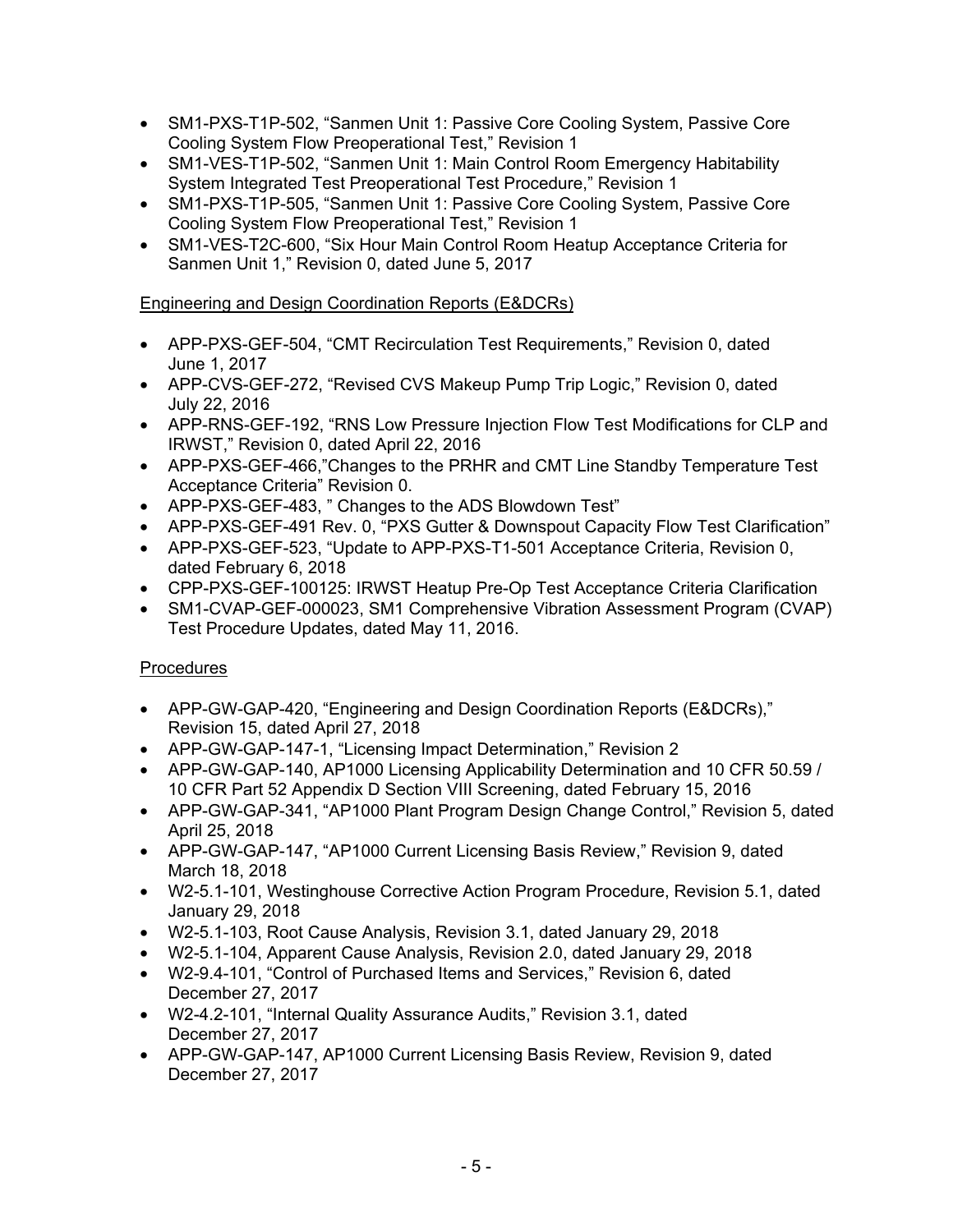- APP-GW-GEH-028, AP1000 ASME Section III Program Design Plan, Revision 2, dated June 29, 2017
- APP-GW-GLY-105, ASME Section XI Preservice and Inservice Inspection Limitations, Revision 0, dated May 19, 2016
- 0001-ITF-12, Nuclear Items Labelling and Storage, Revision 0, September 9, 2017

# Audit Report and Supplier Evaluation Forms

- W2-4.2-101, "Internal Quality Assurance Audits," Revision 3.1, dated December 27, 2017
- WEC-16-86, "Internal Audit Report: Supplier Quality Oversight," Revision 0, dated June 28, 2016
- WEC-17-107, "Internal Audit Report: Nuclear Regulatory Affairs Regulatory Compliance Americas Region," Revision 0, dated April 21, 2017
- WEC-17-13, "Internal Audit Report: Engineering Center of Excellence: Systems and Equipment Engineering I," Revision 1, dated May 21, 2017
- WEC-17-131, "Internal Audit Report: ECoE: Architectural Engineering & Plant Design: Civil Structural & Architectural Engineering," Revision 0, dated April 14, 2017
- WEC-17-86, "Internal Audit Report: Supplier Quality Oversight," Revision 0, dated June 16, 2017
- WES-201-129-R, "Audit Report," dated September 21, 2017
- WES-201-129-C, "Closure Letter," dated January 9, 2018
- SAES ID 28637, "Supplier Audit Evaluation Summary," dated September 19, 2017
- SAES ID 29355, "Supplier Audit Evaluation Summary," dated January 10, 2018
- SQO-2018-005, "Supplier Oversight Surveillance Report," dated May 5, 2018
- P-PL02.05-TI-TX-0027, "Type "B" Inspection Report," dated March 3 29, 2018
- P-PL02.05-TI-TX-0029, "Type "B" Inspection Report," dated, April 11, 2018
- P-PL02.05-TI-TX-0033, "Type "B" Inspection Report," dated May 8, 2018
- WEC-16-28, "Internal Audit," dated August 28, 2016
- WEC-17-28"Internal Audit," dated August 26, 2017
- WES-2017-023-R, "Audit Report," dated March 20, 2017
- WES-2018-031-R, "Audit Report," dated March 15, 2018
- WES-2018-031-C, "Closeout Letter," dated March 15, 2018
- SAES ID 28055, "Supplier Audit Evaluation Summary," dated June 8, 2017
- SAES ID 29754, "Supplier Audit Evaluation Summary." dated March 14, 2018
- SAES ID 30049, "Supplier Audit Evaluation Summary," dated April 17, 2018
- WES-2012-324, "Audit Plan," dated August 30, 2012
- WES-2012-324-R, "Audit Report," dated October 19, 2012
- WES-2012-091, "Closeout Letter," dated February 3, 2014
- WES-2015-091-P, "Audit Plan," dated July 2, 2015
- WES-2015-091-R, "Audit Report," dated August 21, 2015
- WES-2015-091-C, "Closeout Letter," dated December 18, 2015
- SAES ID 28457, "Supplier Audit Evaluation Summary," dated August 16, 2017
- SEAS ID 29410, "Supplier Audit Evaluation Summary," dated June 19,2018
- WES-2014-111-R, "Audit Report," dated June 3-4, 2014
- WES-2014-186-R "Audit Report," dated October 3, 2014
- WES-2017-166, "Audit Report," dated November 2, 2017
- SAES ID 29414, "Supplier Audit Evaluation Summary," dated January 24, 2018
- SAES ID 29274"Supplier Audit Evaluation Summary," dated December 19, 2017